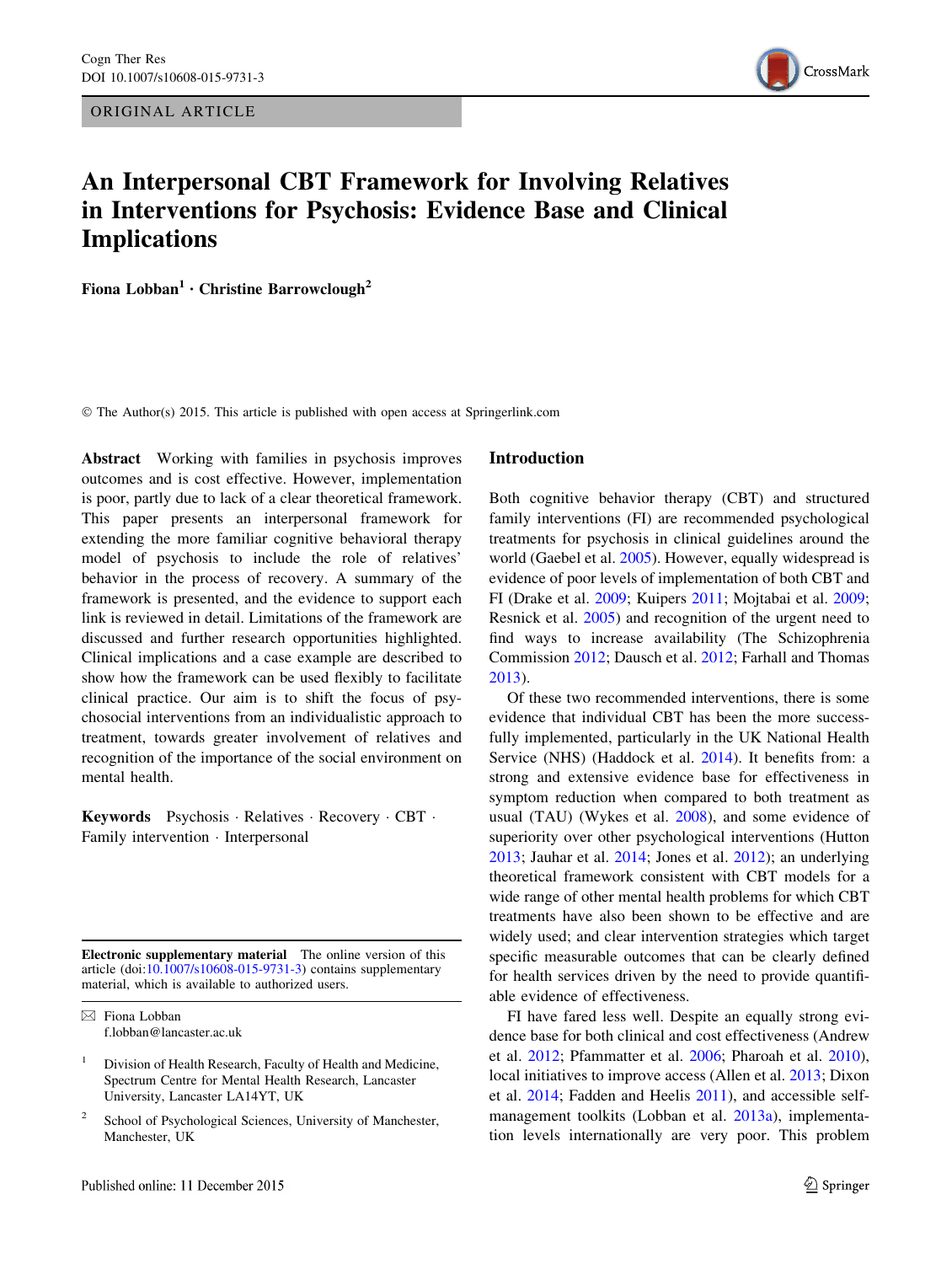needs addressing because as well as clear benefits for service users, FI also improves important outcomes for family members (Addington et al. [2005](#page-13-0); Lobban et al. [2013b\)](#page-16-0), who continue to provide the vast majority of care for people with mental health problems worldwide.

There are a number of reasons why FI are more difficult to implement than individual CBT including: individualistic models of care in health services in which clinician caseloads are measured in terms of individual service users seen, not accounting for family members; lack of training for staff resulting in low confidence; and fear in service users and family members about what the process will involve leading to a reluctance to engage (Fadden [2006](#page-14-0); Glynn et al. [2006](#page-15-0)). However, we believe that another key barrier is the lack of familiarity with the theoretical model underlying FI among psychological therapists, who consequently feel less confident in using this approach in routine clinical practice. Without a clear framework, the involvement of family members in therapy can feel unstructured, unpredictable, and challenging. Psychosis is not straightforward to describe, diagnose, explain or treat, and consequently relatives may be distressed, frustrated, even angry with services, and may be assertive in seeking definitive answers which clinicians are unable to provide.

#### Aim of Paper

To address this barrier, we present a framework for extending the CBT model to include the role of relatives' behavior in the process of recovery in psychosis. Whilst most CBT models do highlight the very significant role of the social environment as an important determinant of an individual's thoughts and behaviors, both concurrently and prospectively, the focus of the intervention is primarily (though not exclusively) on changing the individuals' thoughts and behaviors directly, rather than on modifying the social environment. Our interpersonal framework highlights the additional opportunities for intervention offered by this more systemic approach. Our aim is to improve outcomes for both people with mental health problems and relatives by shifting the focus in psychosocial interventions from an individualistic approach to treatment, to one that has a greater focus on the importance of the social environment and which encourages more involvement of relatives.

A summary of the framework is presented, and the evidence to support each hypothesised link (numbered to aid cross referencing between the figure and the text) is reviewed in detail. We do not present any new primary data, and the framework is likely to be familiar to clinicians as it has been presented previously in conference workshops (Lobban [2012;](#page-15-0) Lobban and Barrowclough [2007,](#page-15-0) [2008–](#page-16-0)2009), draws on previous systemic frameworks (Barrowclough and Tarrier [1992](#page-14-0)), and has been cited as informing the development of other models, such as the Cognitive Interaction Model (Burbach [2012](#page-14-0), [2013](#page-14-0)). However, this is the first attempt to synthesise existing evidence to test the validity of this framework, and to highlight opportunities for further research which will help to progress an evidence based approach towards working with relatives which is rooted in a theoretical framework. Finally, we describe clinical implications and a case example to show how the framework can be used flexibly to facilitate clinical practice.

#### Definition of Terms

We use the term "service user" to refer to a person with a mental health problem who is seeking help. We have focused primarily on service users with psychosis in order to build a coherent argument and because it is the literature with which we are most familiar. However, we believe that the framework outlined is equally valid across all diagnostic groups, though the specific content of the beliefs, behaviors and emotions will differ. We use the term ''relative'' to refer to any person with a close relationship to the service user and who plays a direct role in supporting them. This person may not be directly related by genes or marriage, and could include a close friend or partner.

# Summary of an Interpersonal Cognitive Behavioural Framework

Many CBT models to explain the maintenance of psychosis, have been proposed, most notably those by Morrison [\(2001](#page-16-0)), Garety et al. ([2001\)](#page-15-0), Freeman et al. [\(2002](#page-15-0)), Steel et al. ([2005\)](#page-16-0), and Bentall et al. [\(2001](#page-14-0)). These excellent reviews present the evidence to support an individual CBT model for psychosis in detail and consequently, this will not be repeated here. In summary, a trigger (internal, such as a normal intrusive thought or image, or external, such as the behavior of another), is misinterpreted by the service user. This appraisal is driven by information processing biases, which are themselves influenced by the social environment. Social isolation and interpersonal experiences throughout life which inform the development of schematic beliefs about self, others and the world, are hypothesised to increase vulnerability to misinterpretation occurring. The misinterpreted event generates negative emotional responses, often distress or fear, which in turn drive behaviors in an attempt to cope. Often these attempts to cope serve only to reinforce the misinterpretation and maintain distress. For example, intrusive thoughts about being a bad person may be experienced as not being generated by the self and experienced instead as an external voice. Attempts to cope may include social withdrawal or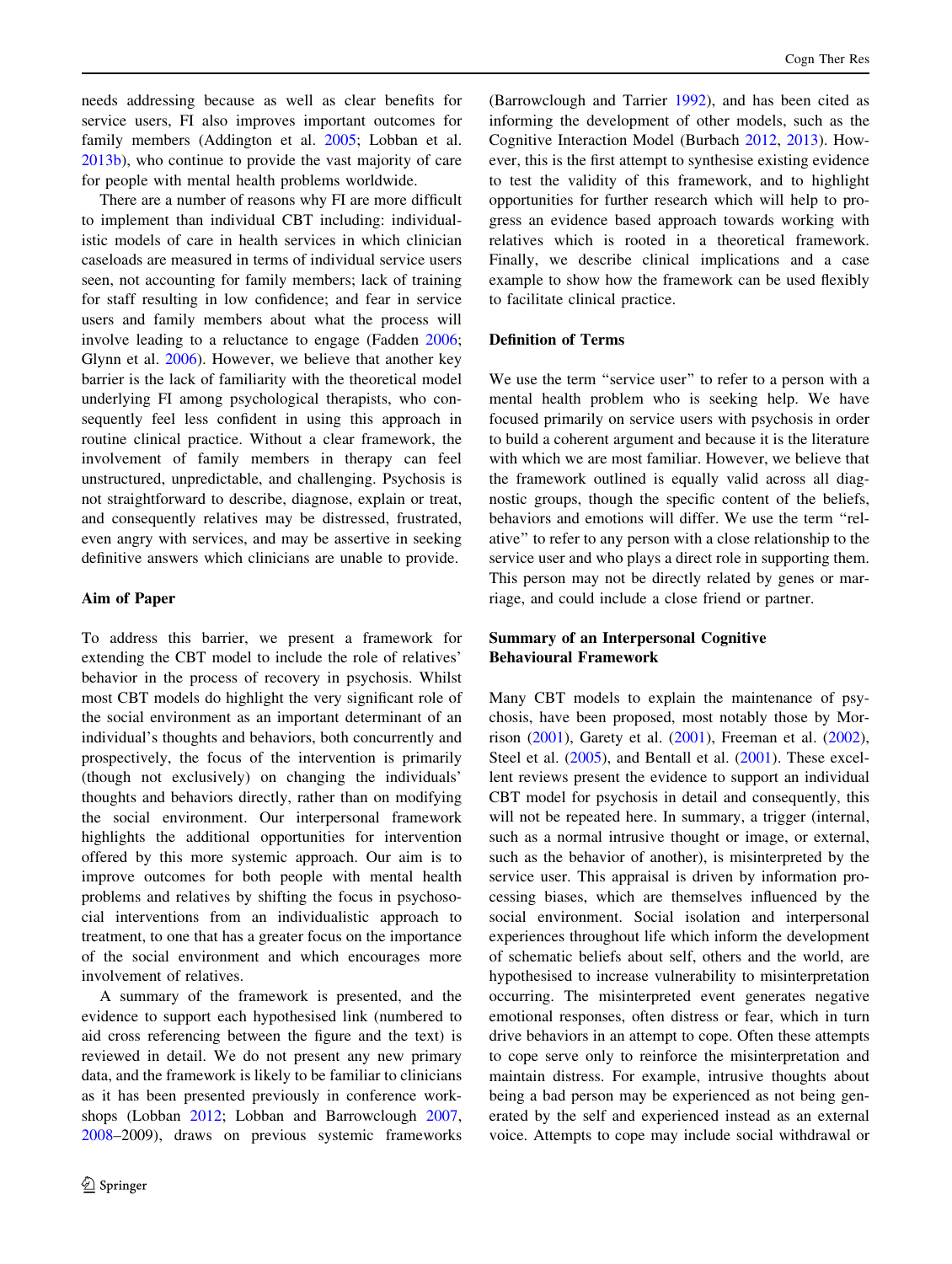<span id="page-2-0"></span>shouting back and arguing against the voice. If the voice makes commands, this can lead to bizarre and even risky behavior if the person feels they must respond to command hallucinations. A similar process is hypothesised to underlie the maintenance of delusional beliefs. In this case, an external event, such as the behavior of another person is misinterpreted, driving the emotional and behavioral responses. For example, a benign approach from a stranger or a kind gesture from a relative may be misinterpreted as a threatening intrusion, and lead to fear and withdrawal or even aggression. Clinical interventions can focus on challenging the interpretations of the trigger events, modifying the underlying schematic beliefs thought to drive the misinterpretations, and developing alternative behavioral responses to cope with the experience.

Figure 1 provides a summary of the interpersonal CBT framework that will be developed in subsequent sections of this paper. It retains the key elements of the individual CBT model outlined above, but elaborates the model to include parallel psychological processes for the relative, and the consequent dynamic interactions between relative and service user. In summary, we propose that relative's behavior impacts on service users in three ways. Firstly, relatives' general patterns of behavior can influence the content of schemas and processing of information (link 5). Where service users are surrounded by affection and positive feedback, they are likely to see themselves as loveable and others as safe and a source of comfort. The presence of relatives can reduce social isolation

and they can offer benign alternative appraisals of ambiguous events, preventing psychotic misinterpretations. In contrast where relatives are somewhat critical, this will generate negative schemas about self and others which may contribute to or reinforce service user negative appraisals of triggers. Repeatedly negative behaviors from relatives may be generalised by service users and serve to reinforce negative interpretation of benign events, driving psychotic paranoia. Secondly, specific behaviors from relatives may act as the direct triggering event for a psychotic experience (link 6). Finally, relatives' behavior could increase negative emotion and arousal levels in the service user (link 7), which in turn impacts on information processing skills (link 8).

Our framework highlights the dynamic interaction between service users and relatives' behavior. There is evidence that certain service user behaviors are more likely to elicit negative responses from relatives than others (link 9). Consistent with the cognitive model, however, it is the relatives' appraisals of these behaviors as being controllable and the personal responsibility of the service user (link 10) that seem to drive the negative behavioral responses (link 11) in the relative. These behaviors are also thought to be attempts by relatives to manage the intense emotional responses to psychosis including anxiety, fear and grief (link 12). Conversely ''survivor appraisals'', in which service users are viewed as responsible for positive events but not for negative events, are more closely associated with warmth and positive feedback from relatives.



Fig. 1 Interpersonal CBT framework. Numbered arrows are referred to in the text to link the figure with evidence for each arrow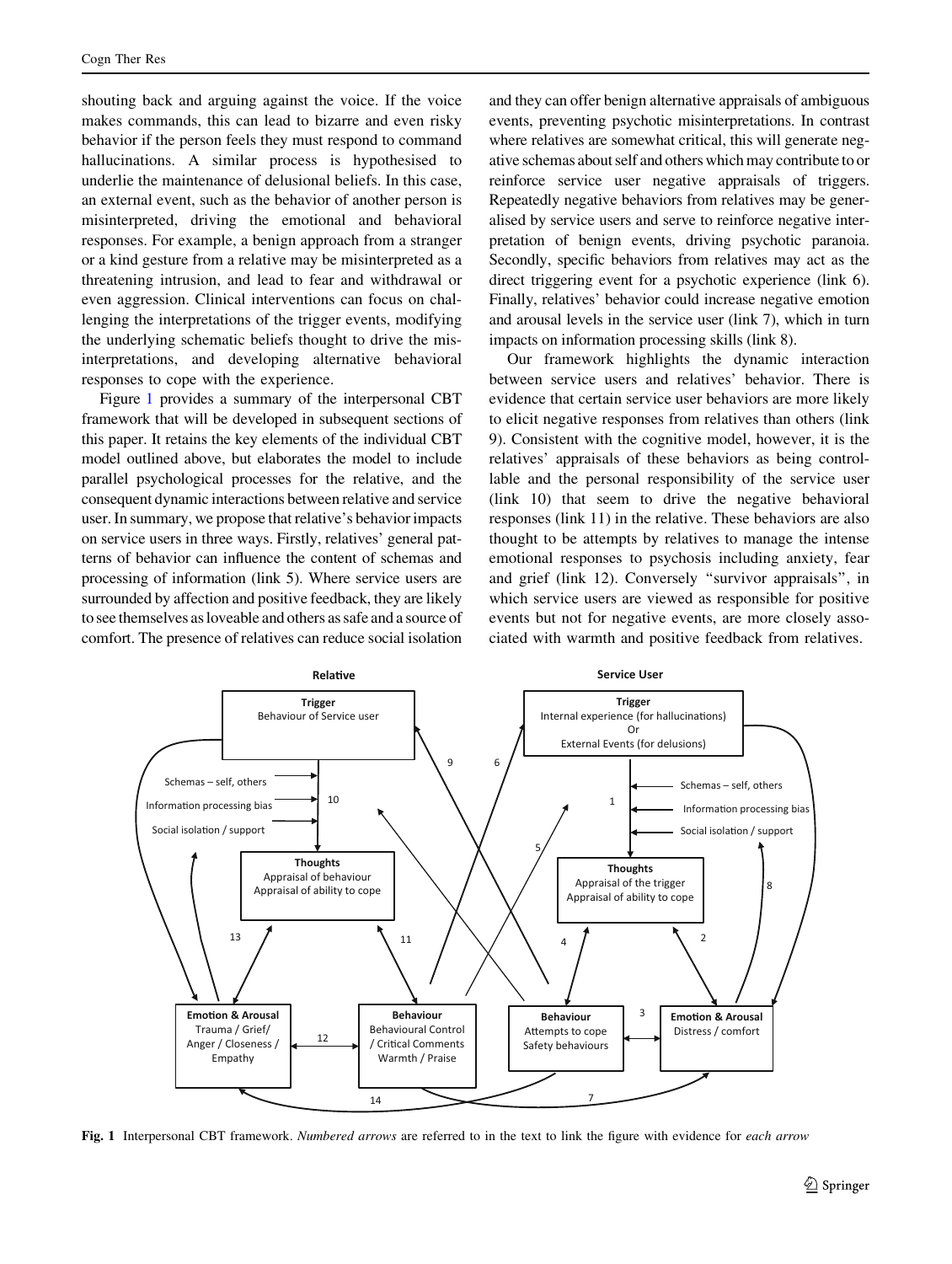Consistent with more systemic models of human cognition and affect, such as the Interacting Cognitive Subsystems (ICS) (Barnard and Teasdale [1991;](#page-13-0) Gumley et al. [1999](#page-15-0)) and the Schematic, Propositional, Analogical, and Associative Representation Systems (SPAARS) model (Power and Dalgleish [1999](#page-16-0)), Fig. [1](#page-2-0) also includes links to account for direct emotional responses that relatives may have to service users' behavior (link 14), and vice versa (link 7), that occur alongside those mediated by appraisals. Our review focuses on evidence that is relevant to the interpersonal dimension of the framework presented in Fig. [1.](#page-2-0) Evidence for each of the numbered links will be reviewed below.

We have deliberately chosen to focus only on the impact of ongoing relationships and the role they play in current distress. We do not review the extensive literature on the impact of early relationships on psychosis, or propose a mechanism for the development of psychosis linked to early relationships. Historical relationships, whilst undoubtedly highly significant, are not amenable to direct change. Understanding service users' current distress as a function of past events may provide insight and self-compassion for some people, and where there has been significant trauma or abuse, this may be an essential part of recovery. However, for many others, focussing primarily on understanding current mental health as a function of early experiences can cause anger and blame, which can further destroy rather than build potential support networks especially within families.

Where possible we try to highlight evidence to demonstrate the beneficial impact of supportive interpersonal relationships. Specifically we explore the impact of positive relationships on the development of schemas, and the role of supportive relatives' behaviors in triggering virtuous cycles that may facilitate wellbeing and resilience. We do this in order to encourage the use of positive formulation in working with relatives in which examples of successes can be explored alongside examples of problems. We also extend the concept of recovery to include the relatives, and consider the impact of any interpersonal processes on their wellbeing too. This more solution focussed approach can facilitate engagement with relatives who often fear they will be blamed for the service users mental health difficulties and can facilitate change more effectively.

### Evidence to Support an Interpersonal CBT Framework

## Relatives' Current Behavior Impacts on the Service User

Relationships with family, friends and peers all play a significant role in psychosis. Firstly the mere presence of close relationships and friends seems to be important. For example, there is evidence that social isolation, particularly in minority immigrant populations is associated with increased risk of psychosis (Cantor-Graae and Selten [2005](#page-14-0)), whereas living with a relative is associated with significantly better outcome. Social support from family and close friends during the early stages of psychosis predicts better functioning 5 years later, even controlling for other variables such as education, duration of untreated psychosis, symptoms and baseline functioning (Norman et al. [2012\)](#page-16-0). Using more real world momentary methods of assessment, being in the presence of familiar people, rather than alone or with strangers decreases risk of experiencing delusions in people with chronic psychosis (Myin-Germeys et al. [2001](#page-16-0)), and in those at risk of psychosis, the presence of familiar friends or family reduces paranoid thinking (Collip et al. [2011](#page-14-0)) and reporting of unusual experiences (Verdoux et al. [2003\)](#page-17-0). A large multisite RCT testing the effectiveness of CBT and FI for people who had recently relapsed with non-affective psychosis, found no effect of either treatment on outcome, but people with an identified close relative had a significantly better outcome than those without, and the presence of a relative was associated with a more positive response to either treatment (Garety et al. [2008](#page-15-0)). There are many potential confounds that could account for these findings, but the positive impact of social support is fairly robust.

A number of theories have been put forward as to how relatives' support may improve outcome. Unsurprisingly, where relatives are present, the quality of relationship is crucial, and most research in this area has focussed on the concept of Expressed Emotion (EE). EE is a measure of the emotional response of relatives towards the service user, rated from relatives' reports during the Camberwell Family Interview (CFI; Leff and Vaughn [1985](#page-15-0); Vaughn and Leff [1976](#page-17-0)). Relatives' are rated along five scales: hostility, criticism, over-involvement, warmth and positive remarks, and those who score six or more on critical comments, any hostility, or a rating of three or more on emotional over involvement (EOI), based on overprotective, excessively devoted or self-sacrificing style towards the service user are described as high EE, compared to low EE relatives who do not meet this criteria. Interestingly, ratings of warmth or positive remarks do not contribute to the EE rating. Early studies in the 1960s first measured the importance of the family environment for people with schizophrenia (Brown and Rutter [1966](#page-14-0)) and a meta-analysis of 26 studies in this area concluded that living in a high EE critical or hostile home environment more than doubles the risk of relapse over 9–12 months for people with psychosis (Butzlaff and Hooley [1998](#page-14-0)). Further, interventions that reduce high EE can significantly improve outcome for service users (Hooley [2007\)](#page-15-0), supporting a causal role for relationship quality in relapse.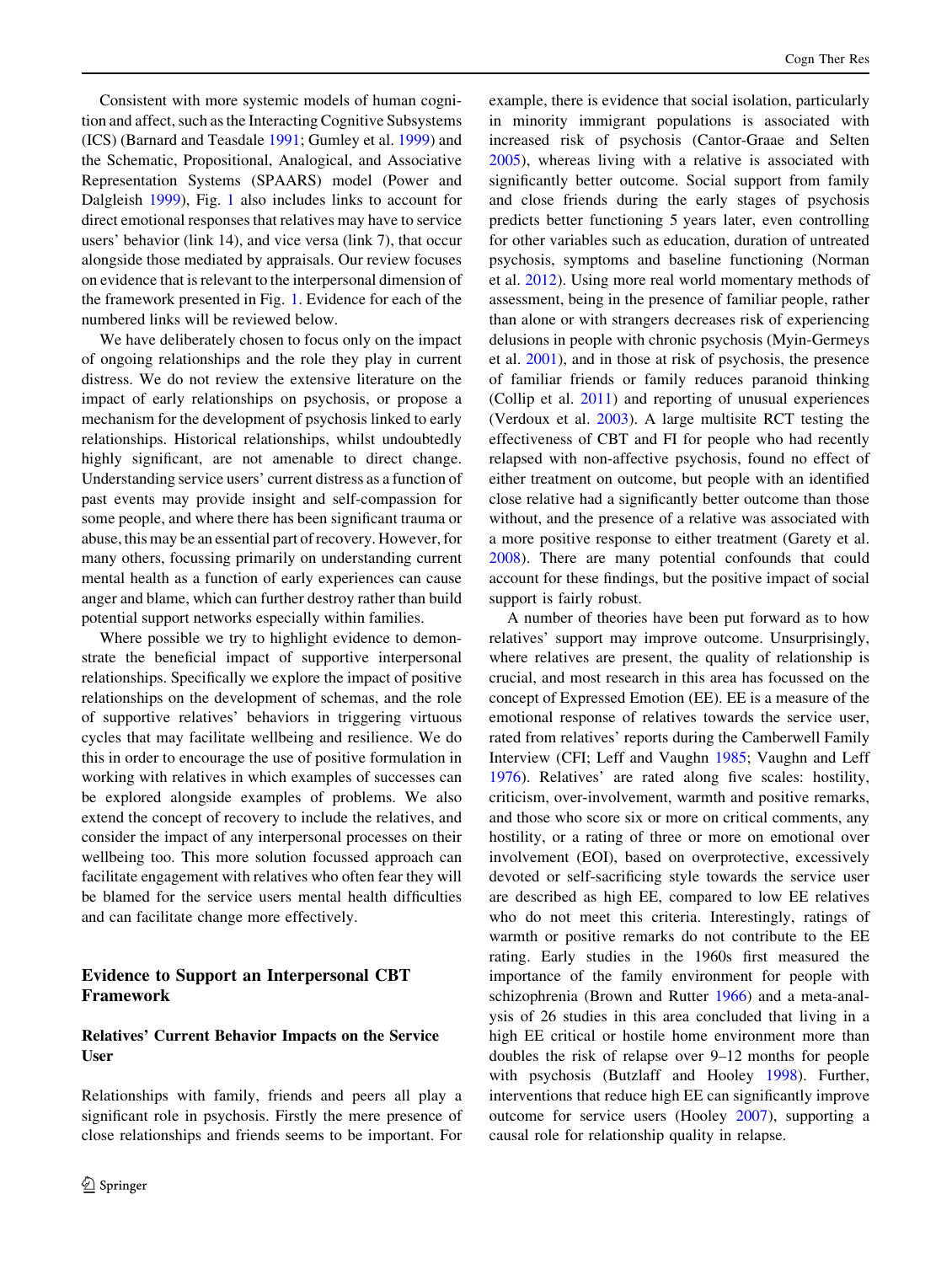The exact mechanism by which EE predicts relapse is not yet clear. Attempts have been made to observe differences in behavior towards the service user between high and low EE relatives to see if specific behaviors can be identified that could play a role in the relapse process and which could be targeted in interventions with relatives. Using methods of coding relatives' behavior during an interaction with the service user, such as the Kategoriensystem für Parnerschaftliche Interaktion (KPI; Interaction Coding System; Hahlweg and Conrad [1985](#page-15-0)), relatives categorised as high EE on the CFI, or rated as having a higher level of criticism considered alone, demonstrate higher levels of negative verbal or nonverbal behavior when compared with low EE or less critical relatives (Hahlweg et al. [1989;](#page-15-0) Hooley [1986](#page-15-0); Mueser et al. [1993](#page-16-0); Simoneau et al. [1998\)](#page-16-0). Using an alternative rating of behavioral control based on coding statements from the CFI interviews, Hooley and Campbell ([2002\)](#page-15-0) found that high EE relatives behaved in a more controlling manner than low EE relatives. Furthermore, behavioral control was a significant predictor of relapse at 9 months. The association between high EE relatives and the use of more controlling behaviors has been replicated in a sample of people with recent onset psychosis, and further developed by distinguishing behavioral styles between high EE-critical relatives and high-EE over-involved (Vasconcelos e Sa et al. [2013\)](#page-17-0). Critical relatives tended to describe using more ''direct influencing'' in which they attempt to change the service users' behavior using mild behaviors such as a polite request, or gentle reminder, through to extreme behaviors such as intimidation or ultimatums. Alternatively, relatives rated as high-EE–EOI used more ''buffering'' ways to take control, or do things for the service user, ranging from mild supervising or joint planning, to more intrusive actions like taking control of finances, or dealing with personal mail. Despite not finding a direct relationship between behavior and relapse in this sample, and a number of methodological limitations (including rating behavior and EE from the same interview transcripts), this study does support the idea that there are direct behaviors associated with EE.

Several potential processes have been suggested to explain how the relatives' behavioural style impacts on psychosis in the service user (Garety et al. [2001](#page-15-0)). Firstly, relatives' behavior could act to reinforce negative core beliefs about self, world and others that in turn impacts on information processing biases (link 5). For example, relatives behaving in a very critical way could reinforce beliefs about being useless or unlovable, and that others are critical or dangerous, leading to a bias towards negative interpretations of the behavior of others, and behavioral responses of withdrawal and avoidance that are likely to follow from this. There is some evidence to support this. In a cross sectional model, Barrowclough et al. [\(2003](#page-14-0)) showed the positive association between criticism from relatives and scores on the Positive and Negative Symptom Scale (PANSS; Kay et al. [1987\)](#page-15-0) positive symptom scale was mediated by negative self-evaluation (interview based assessment). In a 5 year follow-up of the same sample, negative self-evaluation also predicted time to relapse even when controlling for baseline symptoms and duration of illness (Holding et al. [2013](#page-15-0)). Secondly, relatives' behavior could act as a direct triggering event (link 6) which is then misinterpreted within a delusional framework. Once such a framework has been established, then even benign behaviors from relatives can be misinterpreted as malevolent, fuelling psychotic symptoms. Thirdly, relatives' behavior could impact on psychosis by increasing negative emotion and arousal levels in the service user (link 7), which in turn impacts on information processing, including reasoning skills, generating further misinterpretation of triggering events (link 8). Brown et al. [\(1972](#page-14-0)) suggested that in high EE families, the environment was too over-stimulating, and that, consistent with the stress vulnerability model of psychosis (Zubin and Spring [1977](#page-17-0)), this acted as a direct trigger for psychosis. Support for this hypothesis comes from psychophysiological studies that show elevated autonomic arousal levels in service users with high EE relatives, compared to those with low EE relatives (Tarrier and Turpin [1992](#page-16-0)), and from self-reported elevated stress levels from service users in the presence of high EE relatives, compared to those with low EE relatives (Cutting et al. [2006\)](#page-14-0). Further support comes from studies using functional magnetic resonance imaging (fMRI) which show enhanced activation of brain regions concerned with processing of aversive social information in response to hearing relatives' critical comments compared to neutral comments, suggesting a potential neural basis to the impact of high EE environments on outcome (Rylands et al. [2011](#page-16-0)).

A major limitation of the EE research is that it has tended to study a dichotomy of high versus low EE focusing heavily on the characteristics of high EE including criticism, hostility and emotional over-involvement, with far less investigation of the characteristics and impact of low EE relatives, or the specific impact of warmth and positive remarks. What little has been done, has shown that this is potentially a very important area of investigation that could provide valuable insights into how to develop more effective solution focused treatments for psychosis that involve relatives. Cross sectional associations between warmth in relatives and satisfaction with life in people with psychosis have been shown (Greenberg et al. [2006](#page-15-0)), but more significantly, prospective studies show a predictive relationship which strengthens the argument for a causal link between positive family environments and outcome (López et al.  $2004$ ). In an attempt to replicate the original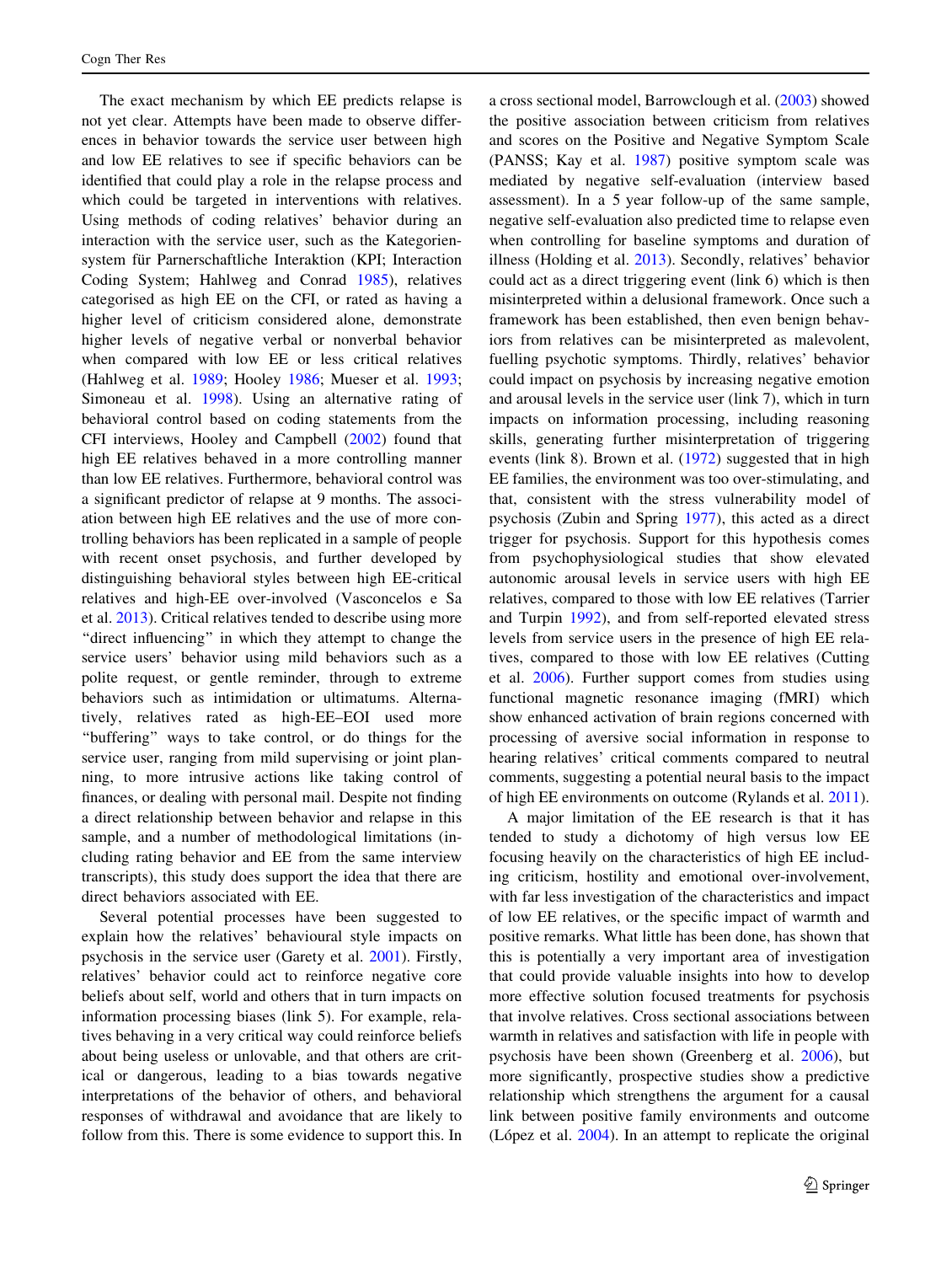EE studies of Brown and Birley [\(1968](#page-14-0)), the link between high EE and subsequent relapse was reproduced (Bertrando et al. [1992](#page-14-0)), but in addition, the authors found that high levels of warmth reduced the risk of relapse over 9 months, and led to lower admission rates, even within families that were also rated as high EE. The protective impact of positive family environments has also been demonstrated in adolescents at risk of psychosis (O'Brien et al. [2006](#page-16-0); Schlosser et al. [2010\)](#page-16-0) and following first episode of psychosis (Lee et al. [2013\)](#page-15-0), and highlighted as an important moderator of the negative impact of EOI in some cultures (Singh et al. [2013](#page-16-0)). These studies support the independence of the negative and positive ratings within EE and suggest that the tendency to categorise relatives as high or low EE is too simplistic to capture the multidimensional complexity of family relationships and how they impact on outcome.

From a more positive perspective, supportive behaviors from the relative could reduce vulnerability to psychosis by firstly challenging negative core beliefs about self/world/ others and confirming more positive beliefs. Warmth and supportive behavior, would lend support to positive beliefs about the self and others and increase drive towards positive social interactions (link 5). Positive self-evaluation is an even stronger predictor of time to relapse than negative self-evaluation (Holding et al. [2013\)](#page-15-0) so relatives who can build this, even in the presence of continuing negative selfevaluation may be able to increase resilience. Secondly, relatives can provide an alternative perspective to the misinterpretation of triggering events. Several groups have pointed out that social isolation reduces access to alternative and normalising explanations for anomalous experiences, and that the failure to be part of a normalising social network is one factor distinguishing those who develop psychosis from those who do not (Hodges et al. [1999;](#page-15-0) Van Os et al. [2000](#page-16-0)).

Relatives' behavior, if supportive and calming could reduce arousal levels, increasing information processing capacity, and directly trigger positive emotions (link 7). These emotions may in turn initiate ''upward spirals'' of positive affect which have several potential beneficial effects (Garland et al. [2010](#page-15-0)). Firstly, the immediate cognitive and emotional benefits of positive emotion are likely to directly impact on common experiences associated with psychosis. The misinterpretation of ambiguous information has been identified as an important underlying cause of both hallucinations, in the form of misinterpretation of anomalous experiences (Morrison [2001\)](#page-16-0) and delusions, in the form of cognitive biases towards jumping to conclusions (Garety et al. [2001](#page-15-0)). The broaden and build theory of positive emotion (Fredrickson [1998,](#page-14-0) [2001,](#page-14-0) [2003](#page-14-0)) postulates that, in the same way that negative emotion has been shown to narrow cognition and focus behavior to specific

survival responses, positive emotion leads to a broadening of cognition and an increase in behavioral flexibility (link 8). Effects include broadening the scope of visual attention (Fredrickson and Branigan [2005](#page-14-0); Rowe et al. [2007](#page-16-0)), expanding people's repertoires of desired actions (Fredrickson and Branigan [2005](#page-14-0)), and their openness to new experiences (Kahn and Isen [1993](#page-15-0)), and critical feedback (Raghunathan and Trope [2002](#page-16-0)). Further effects at the interpersonal level, include an increase in people's sense of "oneness" with close others (Waugh and Fredrickson [2006](#page-17-0)), and their trust in acquaintances (Dunn and Schweitzer [2005](#page-14-0)). Linking this to psychosis, we can see how positive emotions triggered by warm supportive relative's behavior could reduce cognitive biases by triggering this more broaden and build perspective and consequently reduce vulnerability to psychotic experiences (link 8). A further common, and often equally debilitating experience in psychosis, is the loss of anticipatory pleasure for activities of life (Kring [1999\)](#page-15-0), leading to lack of motivation to engage and general withdrawal, often referred to as negative symptoms. It is easy to see how a vicious cycle is created in which the loss of anticipatory reward and greater social withdrawal become entwined. Attempts to break this cycle often involve exposure to situations which may trigger positive affect to a level that can ignite anticipatory pleasure in future exposure (Tarrier [2010\)](#page-16-0). Relatives who behave in warm supportive ways with a degree of consistency which can ignite anticipatory reward may therefore generate both immediate positive affect which in turn also increases the likelihood that the person with psychosis will expose themselves to other potentially rewarding social interactions (link 3), reducing the risk of withdrawal and isolation associated with long term mental health problems and breaking the vicious cycle thought to underlie negative symptoms.

## Impact of Relatives' Behavior on Service User is Mediated by Thoughts

There is some evidence to suggest that the service users' perception of relatives' behavior may be more important than any objective rating of the actual behavior (link 1). In several studies exploring links between relatives' behavior and service user outcome, where the service users' perception of the relatives' behavior has also been assessed, this has been a better predictor of outcome than the actual behavior. For example in the study by Barrowclough et al. [\(2003](#page-14-0)) examining the role of self-esteem in psychosis, relatives' criticism (assessed using the CFI) was no longer predictive of negative evaluation of self when the service users' perceived negative evaluation from the relative (based on service user interview ratings) was included into the model. Similarly, in studies by Schlosser et al. ([2010\)](#page-16-0)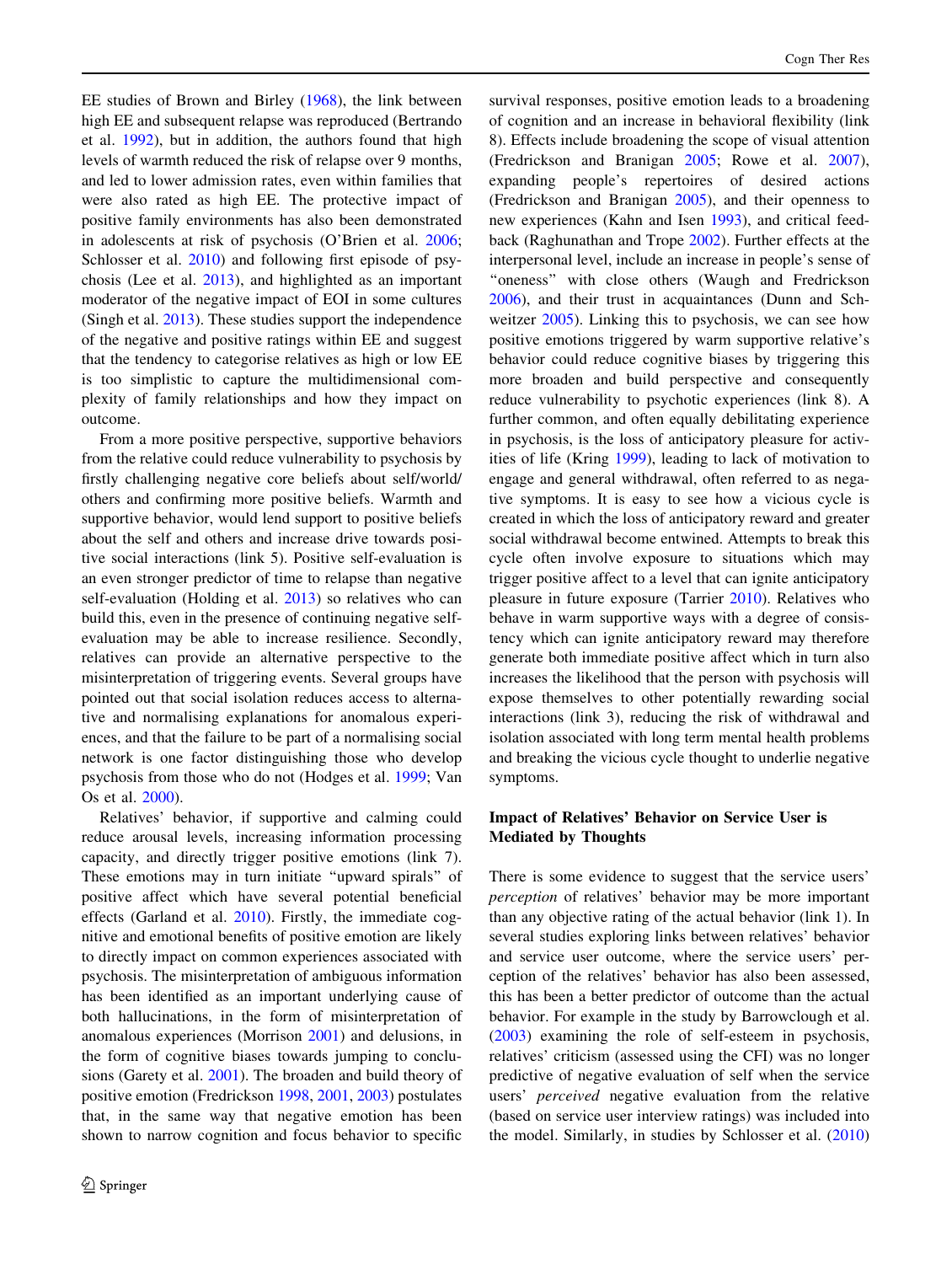and Lee et al. ([2013\)](#page-15-0), it is the service users' perception of criticism from the relative in at risk populations and perceived positive affect from relatives in early psychosis (respectively) which better predict subsequent outcome, rather than interview ratings of relationship quality. These findings could reflect a difference in relatives' actual behavior in situ, compared to that assessed by the CFI used to rate EE. To truly test the relative contribution of actual behavior and perceived behavior in determining service user outcome, would require the experimental control of one of these variables. Clearly, impossible to do in real world settings, this has been done in virtual reality settings. Freeman and colleagues have developed a paradigm in which participants are asked to judge and respond to the behavior of avatars in computer generated environments and shown that even within the general population, higher levels of interpersonal sensitivity and high anxiety are associated with increased tendency to interpret ambiguous behaviors such as looking, smiling and talking, as being more personally relevant and threatening (Freeman et al. [2003\)](#page-15-0). In addition, service users with clinical levels of paranoia tend to interpret neutral social signs from the avatars abnormally and consistent with their paranoid beliefs (Freeman et al. [2005](#page-14-0)). Despite the limitations of extrapolating from the virtual to the real world, the combined evidence suggests that there may not be a direct link between the behavior of relatives and how this is perceived by the service user. This relationship may be partially mediated by the thoughts of the service user, and such thoughts may be a fruitful target of intervention in a CBT intervention based on an interpersonal framework.

# Evidence that Service User's Behavior Impacts on Relative

There is evidence that certain service user behaviors and characteristics are more likely to elicit critical or hostile responses from relatives than others (link 9). Negative symptoms (Hooley et al. [1987;](#page-15-0) O'Brien et al. [2006](#page-16-0); Weisman et al. [1998\)](#page-17-0), substance misuse (Barrowclough et al. [2005\)](#page-14-0) and violent behavior (Onwumere [2013](#page-16-0)) have all been identified as particularly likely to attract critical comments or hostility from relatives. More recent changes in behavior, and behaviors that persist seem to be viewed more negatively (MacMillan et al. [1986\)](#page-16-0). Distress in relatives has also been linked to greater severity of symptoms, and younger age of onset (Addington et al. [2005;](#page-13-0) Barrowclough et al. [2014](#page-13-0)). However, what is more significant is the extensive evidence for the mediating role of relatives' thoughts/appraisals in determining relatives' emotional and behavioral responses to service user behavior (link 10).

### Relatives' Responses are Partly Determined by Their Appraisals

Consistent with the cognitive model, there is now good evidence that relatives' appraisal of the service user's behavior is an important determinant of their emotional and behavioral response (link 10). First to explore this was Brewin et al. [\(1991](#page-14-0)) who found that carers rated as high EE on the basis of criticism or hostility were more likely to make controllable and personal attributions than over-involved or low EE carers (Brewin et al. [1991\)](#page-14-0). Since then, there have been many studies exploring how relatives' attributions impact on their responses (see Barrowclough and Hooley [2003](#page-13-0) for a review). In summary, the attribution style studies suggest that relatives who behave in highly critical ways are more likely than those expressing low criticism to believe that service users are substantially in control of the negative events that relatives experience. They are also more likely to ascribe them greater personal responsibility for these negative events. Underlying personal responsibility attributions are judgements that the behavior of the service user is a result of factors that are internal and personal to that individual—but also could be controlled by them if they wished. Responsibility appraisals are even more apparent in relatives rated as hostile as well as critical. This helps explain why behaviors such as substance misuse, negative symptoms and violence are more likely to lead to critical or hostile responses in relatives. These behaviors are less obviously ''symptoms'' of an illness, appearing in the non-psychosis population and generally construed as under active control.

Most of the evidence for links between underlying beliefs and relatives' behavioral responses (link 11) has come from coding of CFI transcripts. Hooley and Campbell [\(2002](#page-15-0)) used this methodology to demonstrate that, making more attributions of control is associated with behaving in more controlling ways, suggesting that the attributions may be driving behavioral responses which may in turn be linked to relapse in the service users. In contrast, relatives rated as high EOI, who tend to behave in ways that ''buffer'' the service user from the demands of life, tend to make very few attributions of responsibility to service user for any of their behaviors. This pattern has been described as ''victim appraisals'' in which the service user is seen as a victim of psychosis (Barrowclough and Hooley [2003](#page-13-0)). As a consequence, high EOI relatives often take a lot of responsibility for both the development of the psychosis, and the process of recovery. These associations were initially identified in a sample of relatives of people with chronic psychosis (Barrowclough et al. [1995;](#page-14-0) Hooley et al. [1987](#page-15-0)), but have recently been replicated in a recent onset group (Vasconcelos e Sa et al. [2013](#page-17-0)). Despite far less exploration of attributions associated with low EE, there is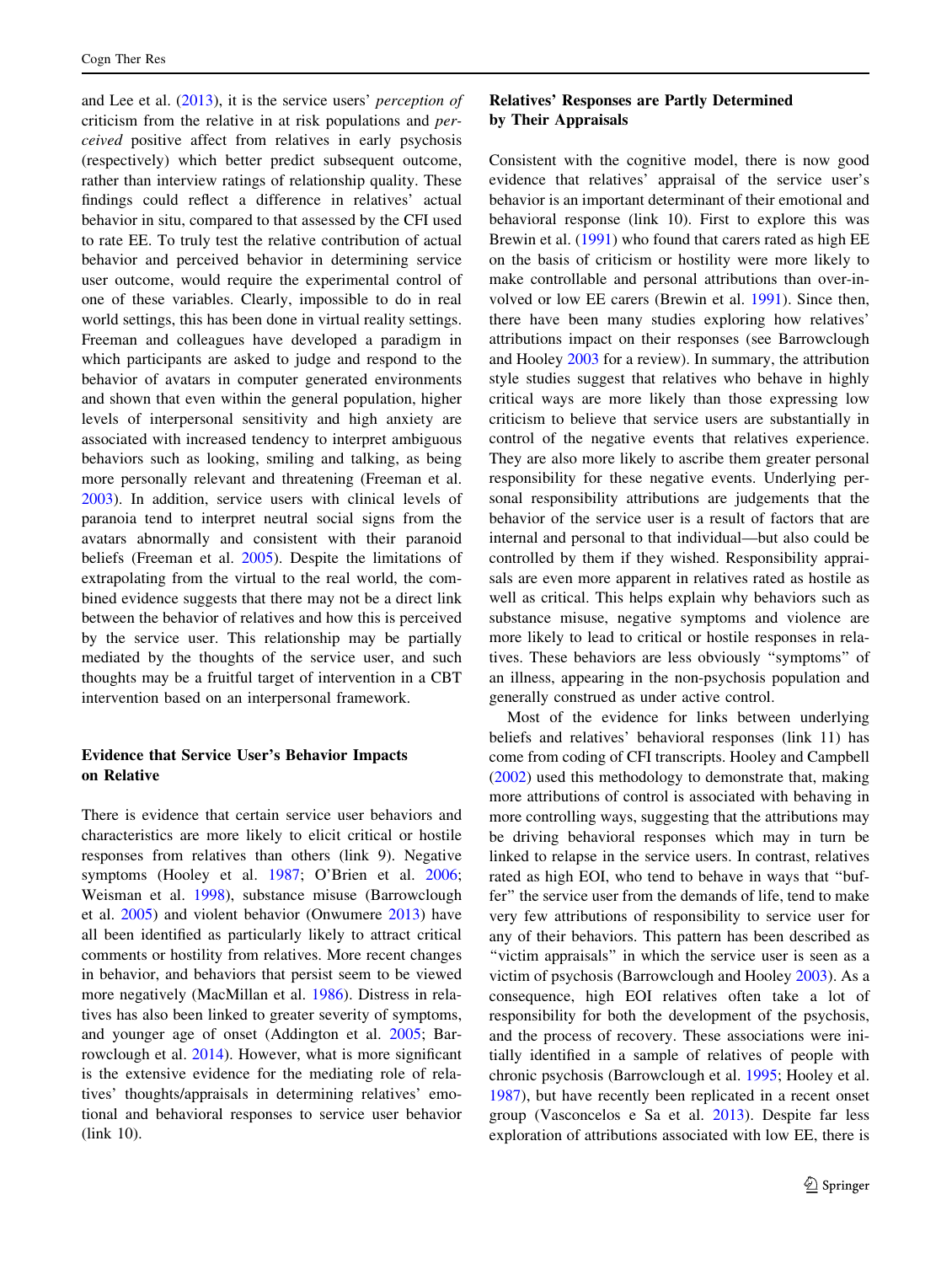evidence to suggest that low EE relatives make what have been described as ''survivor appraisals''. They tend to see the service user as less responsible for negative events than high EE critical relatives, but more responsible for positive events (Grice et al. [2009\)](#page-15-0).

Relatives' attributions also determine their emotional responses (link 13), in particular distress levels. Unsurprisingly, relatives who blame themselves for the mental health problems of their family member show higher levels of distress (Barrowclough et al. [1996](#page-14-0); Boye et al. [2001](#page-14-0); Fortune et al. [2005\)](#page-14-0). This association has also been replicated in recent onset families, in which the most common self-blaming attribution was a perceived failure to recognise and respond to early signs of illness (Vasconcelos E Sa [2014\)](#page-17-0).

Research exploring attributions underlying relatives' responses has been immensely useful in guiding the development of our understanding of interpersonal dynamics in families of people with psychosis and in developing effective interventions which try to identify and modify attributions (e.g. Barrowclough and Tarrier [1992](#page-14-0); Kuipers et al. [2002](#page-15-0)). This area of work is still developing, and recent advances include the wider exploration of beliefs about psychosis, beyond focussing on attributions about specific behaviors, and the insight that the interpersonal dynamic may be better understood as a function of the discrepancy between beliefs held by service users and relatives, rather than understanding just one perspective.

The Self-Regulation Model (Leventhal et al. [1984](#page-15-0)), applied to psychosis (Lobban et al. [2003\)](#page-16-0) proposes that relatives develop working models of psychosis (as they would with any illness) which helps them to make sense of their experiences and guides their coping strategies. Specifically, they will hold beliefs along a number of dimensions including the identity of the illness, likely consequences, the controllability, the cause and the likely timeline. Barrowclough et al. [\(2001](#page-14-0)) found that the number of critical comments made by relatives was associated with a perceived greater frequency of symptoms, even when controlling for an objective measure of illness severity. The greater the criticism, the less sense there was of the illness being amenable to control/cure and the less able relatives felt to control the illness themselves. Finally, relatives rated as high EE perceived a more chronic timeline for the illness. This work suggests that a wider exploration of relatives' beliefs that goes beyond attributions of control and responsibility may highlight other key beliefs that underlie distress in relatives, and or interpersonal difficulties with the service user, and which may provide fruitful targets for therapy. However, it is unlikely that understanding the relatives' model of psychosis in isolation will provide the whole picture. EE reflects the quality of the relationship between the service user and relative from the relative's perspective. Relationships are by definition between two or more people. Therefore, it is likely that the impact of beliefs held by the relative about the illness will depend upon how much they are in (dis)agreement with the beliefs held by the service user. Lobban et al. ([2006\)](#page-16-0) were the first to test this in psychosis and found that a comparison between models held by high and low EE relatives showed no significant differences between the groups—but when discrepancy scores were compared which showed the difference between the service user and relatives beliefs within each dyad, high EE dyads showed greater levels of discrepancy than was seen in low EE dyads, with the relatives tending to hold a more negative overall model of illness that then service user. Kuipers et al. [\(2007\)](#page-15-0) used the same SRM framework with a larger sample of dyads. Although they found no direct link between illness beliefs and EE, they did show that the discrepant views were related to greater distress, depression and lower self-esteem in both service users and relatives. Taken together, these studies support the idea of more dynamic interpersonal application of the CBT framework in which the impact of beliefs is recognised as being dependent on the degree of discrepancy with those of significant others.

Consistent with the SRM, underlying attributions, appraisals, and illness beliefs are all important because they impact on the coping styles of the relatives, and on their emotional responses (links 13 and 11). As with much of the work in this area, there has been too little focus on understanding the underlying beliefs, appraisals, and working models of relatives who are able to manage psychosis without high levels of distress and who are able to successfully support the service user through the process of recovery. In addition to the identification of the ''survivor appraisal style'' characteristic of low EE relatives and described above, some interesting qualitative work (Treanor et al. [2013](#page-16-0)) has highlighted other key factors which may help us understand what we need to be working towards in supporting relatives. In a small study in which eight relatives rated as low EE on the CFI were interviewed in depth about their experiences of supporting a close relative with psychosis, the authors identified key themes underlying the relatives' responses. The relatives shared an acceptance that they were unable to change what the service user was experiencing or doing—but an ongoing commitment to support them with managing these experiences. They demonstrated a deep emotional understanding of how the service user was feeling, and had complex working models of the cause and maintenance of the problems. Coping styles focussed around humour, distraction and time out, and downward social comparison recognising that things could be (and often are) a lot worse for others. Characteristic of the relatives interviewed was the presence of realistic optimism for the future,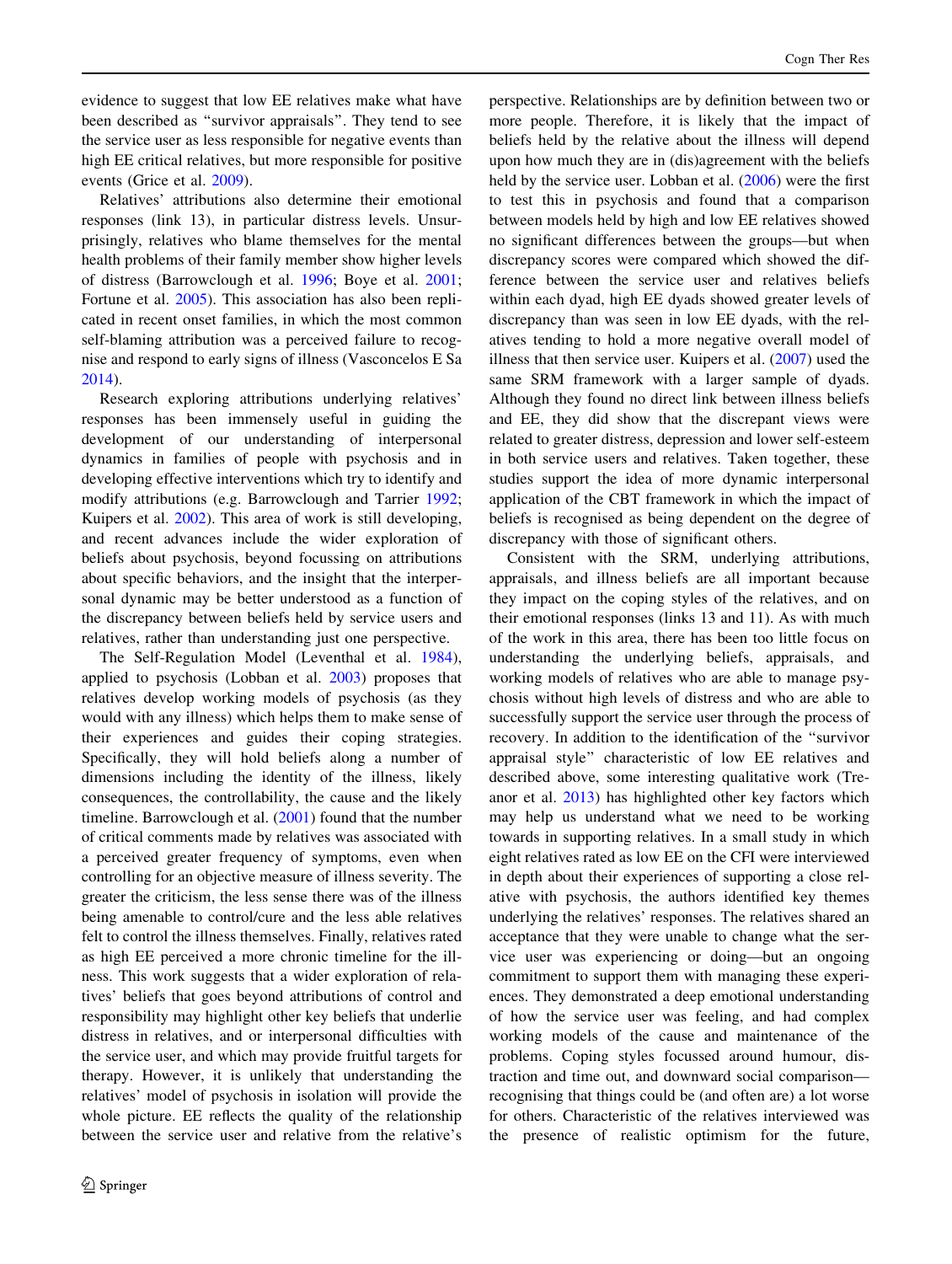characterised by an acceptance of a change in life course for the service user rather than perceiving a failure to achieve previously identified goals. This preliminary work highlights how much more we can learn from in-depth interviews with relatives who have already nurtured the relationships we aspire to achieve through clinical interventions.

Finally, the SRM (and other cognitive models) would suggest that behavior is not determined by cognitive representations alone—but also directly by emotional representations, and there is some evidence to support this assertion in relation to relatives' responses to psychosis (link 12). Anxiety, fear and grief have all been explored in this context. Relatives' coping strategies and behavioral responses to the service user may reflect their attempts to manage their emotional responses to psychosis and allowing relatives to express and work through these emotions may facilitate behavior change. For example, Greenley [\(1986](#page-15-0)) found that high EE was associated with relatives being more fearful and anxious and suggested that their controlling behavior was a way of trying to manage these emotions. Patterson et al. ([2005\)](#page-16-0), showed strong links between high EOI and loss, and suggested that use of buffering behaviors were attempts by the relative to deal with loss, and that over time this loss would either reduce, with an associated switch towards low EE and more supportive behavior, or remain and this could lead to critical and controlling behavior in an attempt to change the situation and get the service user to return to pre-morbid functioning. This has interesting implications for working therapeutically with relatives to facilitate the grieving process, and also highlights the dynamic nature of relatives' responses and factors that may influence change over time.

# Interpersonal CBT Framework: What Does It Add?

In this paper we have presented a framework that extends the CBT model to include the role of relatives' behavior in the development and maintenance of psychosis. We have used this framework to make the case for greater involvement of relatives in psychosocial interventions, highlighting the increased opportunities to effect change, and improve outcome for both service users and relatives. There are other frameworks which use the CBT model to understand cognitive interpersonal processes underlying relapse in psychosis (e.g. Burbach [2013](#page-14-0); Gumley et al. [1999\)](#page-15-0). In fact, most of the cognitive models of psychosis highlight the important role of friends and relatives in the development and maintenance of psychosis (Bentall et al. [2001;](#page-14-0) Freeman et al. [2002;](#page-15-0) Garety et al. [2001](#page-15-0); Morrison

[2001](#page-16-0); Steel et al. [2005](#page-16-0)). However, these models tend to focus in detail on changes in the cognition, emotion and behavior of the service user and see the relatives' behavior as an external variable triggering this, rather than using the cognitive framework to conceptualise how the relative and service user interact in a dynamic way, as we have done here. In contrast, the cognitive model of care-giving proposed by Kuipers et al. [\(2010](#page-15-0)) focuses on the changes in cognition, emotion and behavior of the relative, and how these also impact on relatives' outcomes. This model suggests that relatives' behavioral responses to the service user are determined by both cognitive and behavioral changes in the carer which are in turn determined by their appraisal of the illness, the specific behavior of the service user and their relationship with services. The model is very useful in understanding the variation in how relatives seek help and in determining the kind of support they are most likely to benefit from. It works as a formulation for successful as well as problematic relationships. A key strength of the model is that builds on a cognitive model which many clinicians are already familiar with. However, the model covers only the relatives' response. We believe that the Interpersonal CBT Framework presented here builds on both the cognitive model of care-giving, and on cognitive models of service user experiences in psychosis by attempting to understand the nature of the interaction and how the behavior of each person can impact on the cognition, emotion and behavior of the other.

# Limitations and Areas for Further Research

We hope that the Interpersonal CBT Framework will be successful in elaborating existing CBT models of psychosis to increase understanding of the role of the social environment and to offer clinicians a framework for greater involvement of relatives in CBT interventions, leading to a more systemic approach to psychosis. However, there a number of limitations with the current framework which can only be addressed through further research.

Firstly, although there is extensive research supporting some parts of the mechanism proposed, evidence for other aspects is limited. The framework hypothesises links which require formal testing. Specifically, the framework proposes that changes in the behavior, emotion, or appraisals of either the relative or the service user, could effect change in the dynamic interpersonal system. These hypotheses could be tested directly in intervention studies in which the mechanism of change is evaluated, as well as the outcomes. A comparison of interventions focussing on behavioral, cognitive, or affective change would further identify which elements are most amenable to change. The hypothesised direct link between behaviour of the relative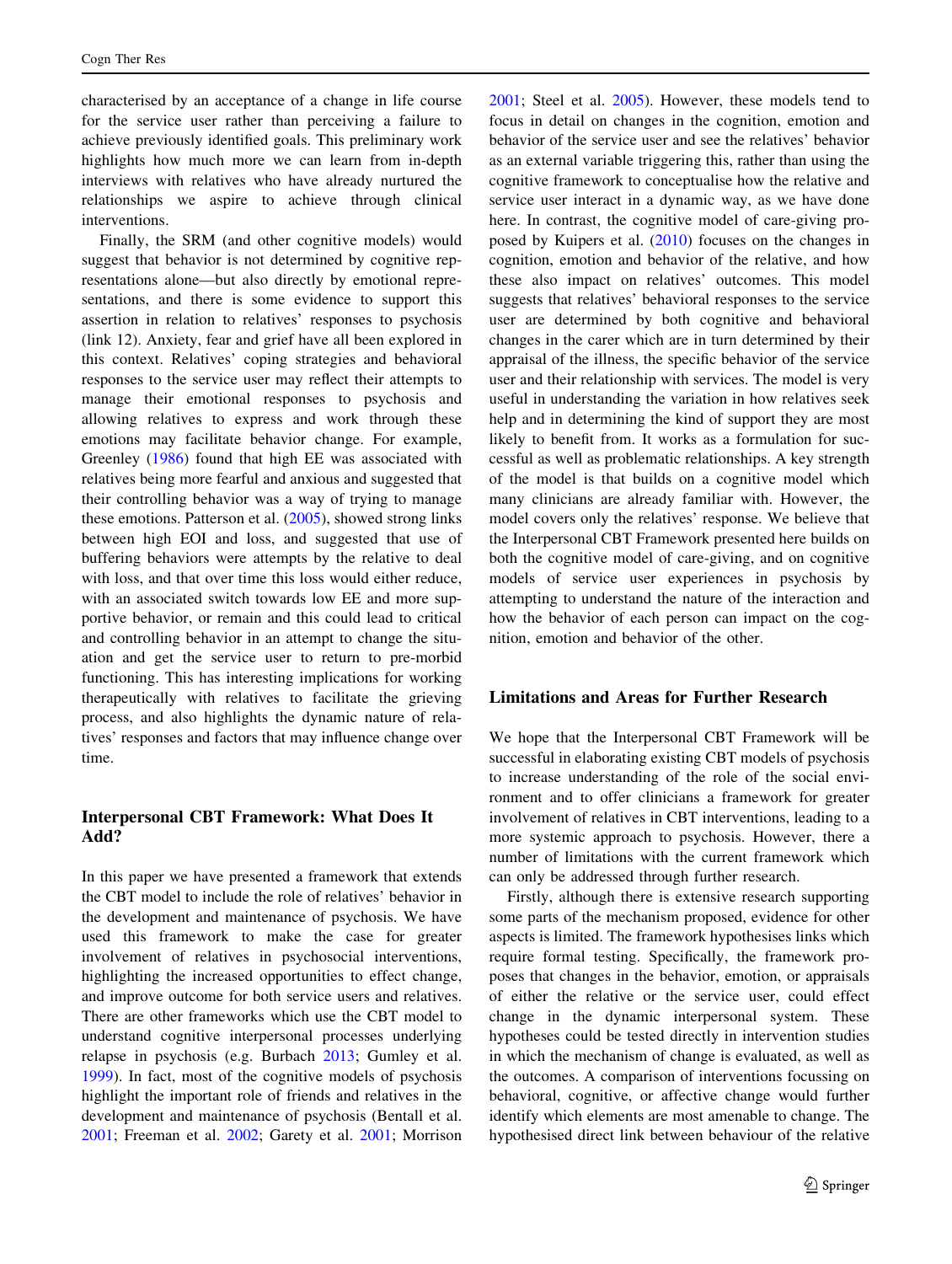and the emotion and arousal response of the service user (link 7) and vice versa (link 14), in particular requires further testing. Unlike traditional CBT models (such as Beck [1979\)](#page-14-0), in which appraisals mediate the link between events and emotion (link 2), or behaviour (link 4), there is growing evidence of multiple routes to emotion and behaviour change, not all of which are mediated by appraisals. The exact nature of the relationship between emotion and cognition remains a hotly debated topic, with as yet no definitive answer (Eder et al. [2007\)](#page-14-0). Hence, in our Interpersonal CBT framework we retain a direct link between the behaviour of the relative and the emotion and arousal of the service user (link 7) and vice versa (link 14) in order to acknowledge possible causal mechanisms which are not mediated by appraisals.

Secondly, the evidence we use to support the Interpersonal CBT Framework, draws predominantly on research aimed at understanding interpersonal processes that have been associated with negative outcomes, such as high EE, distress and relapse. We have highlighted throughout the need to understand interpersonal processes associated with positive outcomes, but to date this literature is limited. Relationships that have a positive impact on mental health are characterised not just (and possibly not even) by the absence of processes underlying interactions detrimental to mental health, but by the presence of additional features which we need to better understand in order to focus our interventions around building these features, rather than just on overcoming problematic dynamics. For example, the extensive research into relatives' thoughts, feelings and behaviors underlying high EE responses, needs to be extended to more fully understand those same processes underlying low EE responses, and warm supportive relationships more broadly, shifting the focus from ''what are relatives doing wrong?'' to ''how do some relatives manage so well?'' Further, understanding the processes by which relatives come to form such varying models of understanding and different coping responses is crucial if we are to improve early interventions that can facilitate supportive social environments so important in determining recovery.

Thirdly, much of the evidence cited to support the Interpersonal CBT Framework is derived from research methods involving retrospective self-report and laboratory based observation of behavior. Such methods limit the strength of conclusions that can be drawn about the causal nature of relationships hypothesised in the model and their ecological validity. Stronger support would come from research using techniques which can capture the interpersonal dynamics as they occur in real time and in real world settings. For example, measuring the thoughts, feelings and behaviors of service users and relatives, as they occur in their everyday lives, and in relation to their interactions with one another, would greatly enhance our understanding of which variables are driving which. Methodologies such as Experience Sampling Methods (ESM) provide an opportunity to do this by taking snapshots of variables of interest at random times throughout the day. This data, including the relationships between variables can be tested using longitudinal models which explore which variables precede others, strengthening the case for a causal relationship. We can further test the causal nature of these relationships using intervention studies that aim to change key thoughts, feelings or behaviors that seem to be driving problematic interpersonal dynamics, and strengthen those associated with virtuous cycles.

Finally, the framework outlined in Fig. [1](#page-2-0) represents the interpersonal dynamic between a service user and one relative. The focus is on an in-depth understanding of one close significant relationship, which is likely to have a strong impact on wellbeing, and which may offer an opportunity for engagement in therapy. Despite the evidence that people with psychosis have reduced social networks, the impact of the social environment on their mental wellbeing is likely to extend beyond one person. The framework can be developed in a number of different ways in order to capture this complexity, and this is demonstrated using the case example below.

## Clinical Implications and Case Example

The Interpersonal CBT Framework has several key features which make it flexible enough to be used across the array of family structures, and presenting problems seen in real world clinical services, and to inform interventions at different levels of intensity:

- 1. The framework builds on existing CBT knowledge and skills already widely available in clinical practice. Staff do not require training and supervision in a whole new paradigm, but can use the framework to involve relatives in therapy as a natural extension of current clinical practice.
- 2. The framework can be adapted for any kind of relationship. Although much of the evidence draws on data collected from immediate family members, increasing recognition of the importance of broader social networks (Priebe et al. [2013\)](#page-16-0) can also be accommodated within this framework.
- 3. The framework is explicitly designed to accommodate positive formulations in which service users and relatives understand the way in which their behaviours can positively impact on their own thoughts and feelings, and those of other people. This approach is consistent with the increasing focus on recovery in clinical services, in both the US (Department of Health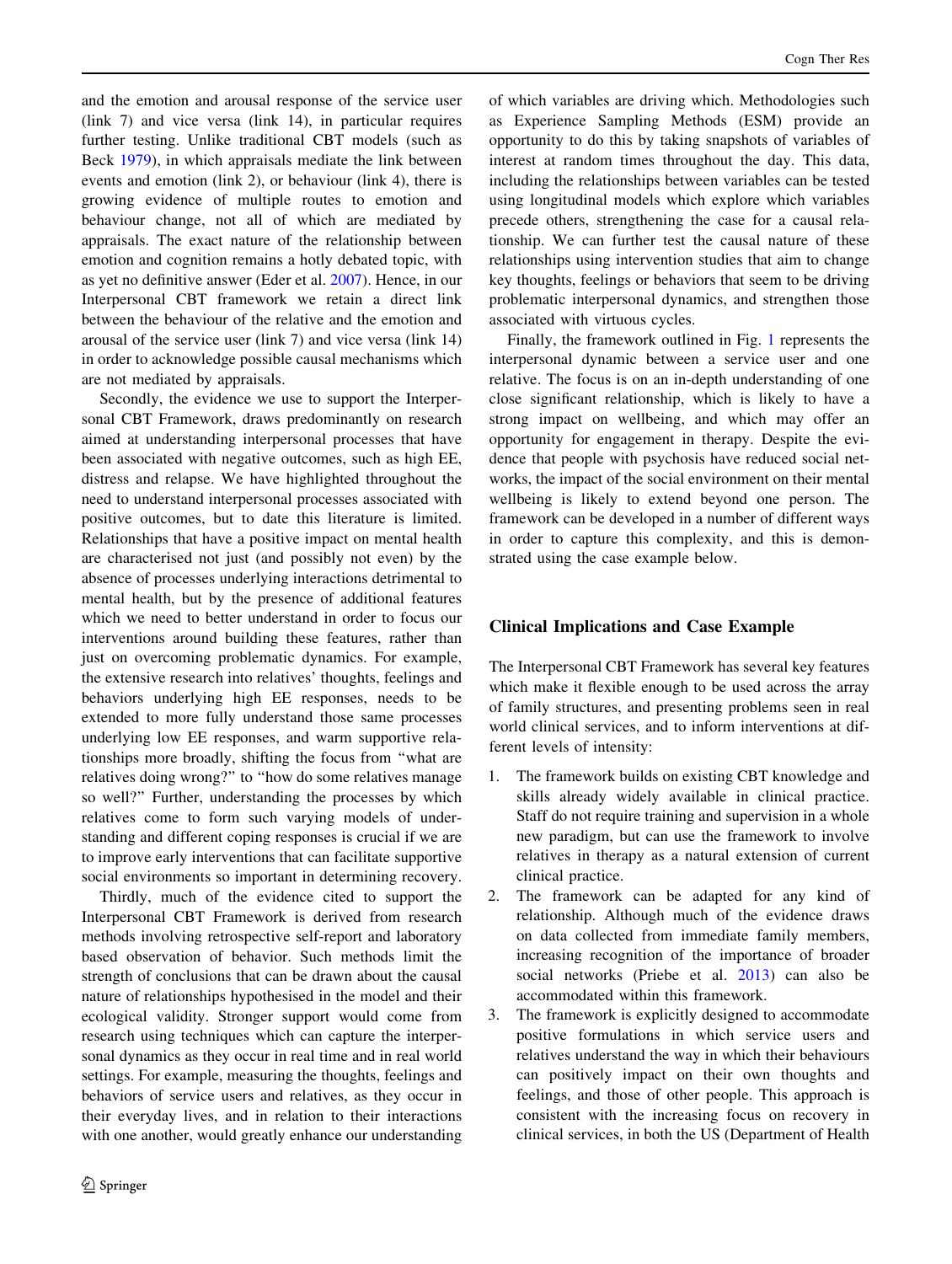and Human Services [2003\)](#page-14-0) and the UK (NICE [2014](#page-16-0)). An example of a positive formulation is described in the case example below.

4. The framework offers a guide to interventions, but is not prescriptive in its approach. It is used to inform the formulation process, but the exact nature of the intervention will also depend on the needs and wishes of the service user and relatives(s), training of the clinician, and resources available.

#### Case Example

This case example is based on clinical experience and designed to demonstrate how the framework can be used to inform clinical practice. Any similarity to any real person is entirely coincidental.

# Case Example: Parental Relationship, Demonstrating Use of Vicious and Virtuous Cycles Using the Interpersonal CBT Framework

This case example demonstrates how a simple individual CBT formulation of a young man (John) can be extended using the Interpersonal CBT Framework to understand how his relationship with his mother (Rita) plays a role in the maintenance of his symptoms (Fig. [2\)](#page-11-0) and the process of his recovery (Figure 3—online resource). The framework helps to identify the opportunities for clinical interventions that can achieve the shift from the vicious cycle in which psychosis is maintained, into a virtuous one in which John's mental health begins to improve, and mother's distress is reduced.

#### **Background**

John is a 35 year old man who lives with his mother, Rita. He has a part time placement at a local organic gardening centre which supports people who have mental health difficulties to get back into work by offering structured activity and support. John had a fairly happy childhood and did well academically. John first experienced mental health problems aged 17, during his first job as a salesman for a mobile phone company. He didn't enjoy the job, found the targets stressful, and felt bullied by his line manager who gave him a lot of negative feedback, despite his attempts to work hard and achieve the targets set. This made him feel depressed and he started to miss work, making it even more difficult to hit his targets. John got more and more stressed as he felt stuck in the job because he wanted to help his mother financially by paying for his rent and food at home. Eventually John stopped going to work altogether. He became very low in mood and stayed in bed all day.

John's mother, Rita, was both frustrated with him for not getting up, but also worried about his mood. At times she would get angry with him and shout at him to get out of bed and get on with his life. At other times she felt very sorry for him tried to look after him by bringing him food, and DVDs to watch. Rita became very anxious when she heard John talking to himself and she suspected John was hearing voices. Eventually Rita contacted the GP and John was assessed at home. Following a few weeks of visits by the mental health team, John was diagnosed at the age of 18 as having a psychotic episode, and prescribed antipsychotic medication which he agreed to take. Since this time John has had periods of time when he feels well and is able to enjoy life and works as a part time labourer for a friend's business. However, he has also experienced several episodes in which his mood has become very low and he has started to hear voices again. These are generally triggered by an argument, disagreement or negative feedback from someone. These episodes have been managed by a combination of medication and talking to his Care Coordinator with whom he has a good relationship. On the whole, John also has a good relationship with his mum. However she is finding John's episodes increasingly difficult to manage. The Care Coordinator noticed that the levels of arguments between John and his mum greatly increase during John's episodes of psychosis, and that these arguments were getting more heated over time. She felt this was having a negative impact on both John and Rita and shared this thought with them. They both agreed and were keen for some help to try and manage things differently.

#### Formulation

Figure [2](#page-11-0) provides a formulation developed by John's Care Coordinator which was based on the Interpersonal CBT Framework. This was informed initially by her discussions with John and his mum, and her observations of the family dynamic over a period of 6 months of visiting the family. Once the family had expressed a wish to work on this issue, she met with John and Rita together, and with each individually, and asked them in greater detail about their perspectives on the problem. She developed the formulation jointly with them by getting them to talk through recent difficult arguments and concerns, and drawing out their thoughts, feelings and behaviours during these times.

This diagram highlights the interpersonal dynamic between John and Rita and shows how this is maintaining negative emotions for both of them. Rita feels angry and frustrated with John when he withdraws from work and friends as she can see that this makes him become depressed and the voices worse. She can't understand why he doesn't do things to make himself feel better, and worries she will always have to look after him, which is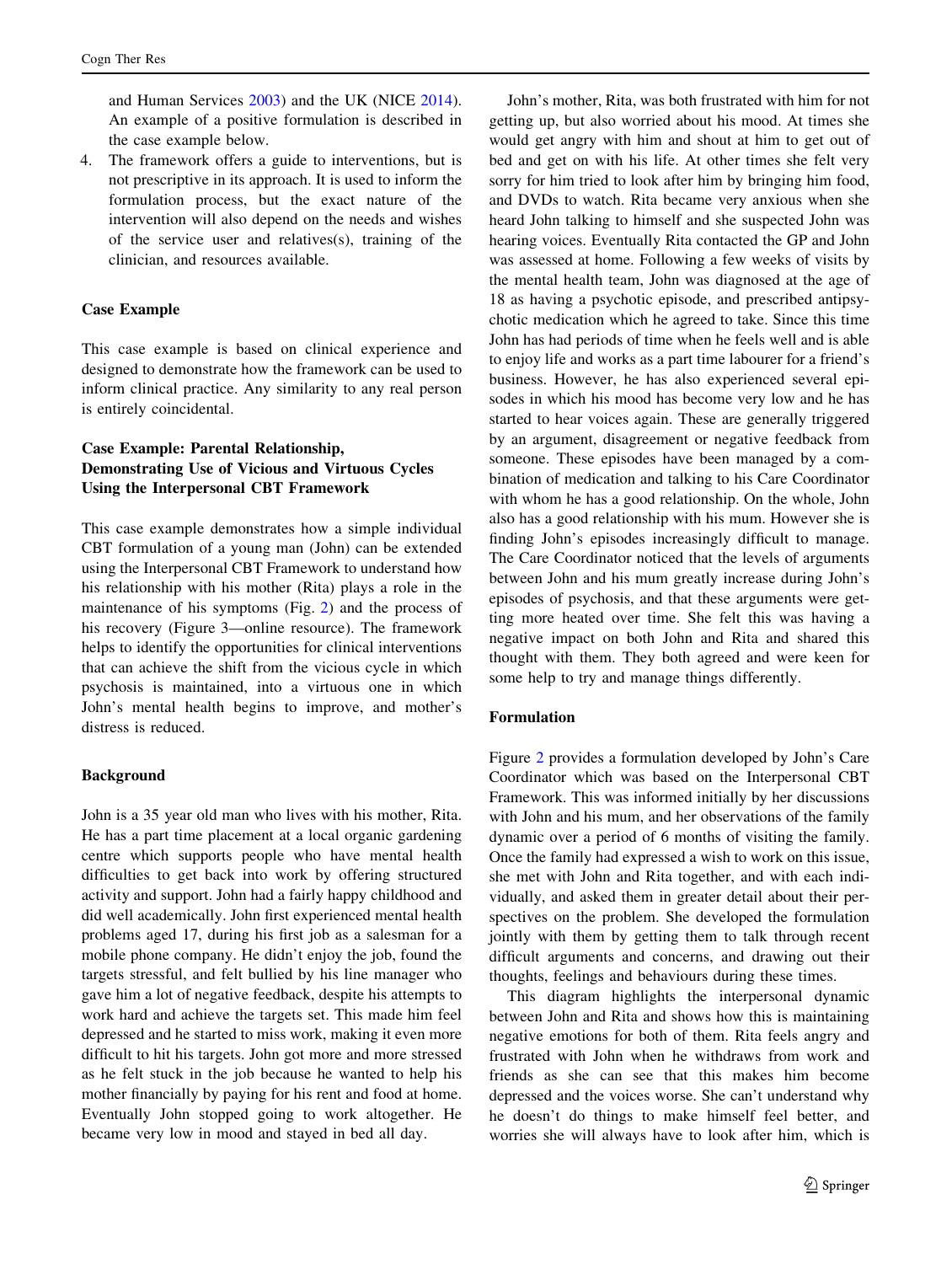<span id="page-11-0"></span>

Fig. 2 Vicious cycle using interpersonal CBT framework

exhausting as Rita also works long hours in order to pay their living costs. At the same time, Rita feels very sorry for John, and wonders if she is in fact to blame for his problems, as she is the person who brought him up. This makes her feel very guilty and she wants to make up for what she sees as her own failings as a parent and so she tries to care for him by doing all the household tasks which leaves her feeling exhausted. John is very sensitive to his mother's frustration. When she is cross with him, it makes him feel more anxious and depressed. He wants to feel more independent but at the same time is terrified that she will get fed up and will leave him, and so he continues to rely on her, partly as a strategy to ensure she stays.

# Intervention

The Care Coordinator, John and Rita used the framework to identify things that could be changed in order to shift the interpersonal cycle from a vicious cycle which maintains the problems, to a virtuous cycle which facilitates a positive and supportive relationship. The intervention involved the following:

- 1. Behavioural strategies
	- (a) John and Rita planned to spend more time together doing things they both enjoy to strengthen the positive aspects of their

relationship e.g. both Rita and John really enjoy food, so this started with Rita teaching John how to cook some of his favourite dishes.

- (b) Rita agreed to support John to gradually take on more tasks around the house to build his confidence in own skills e.g. cooking together resulted in John cooking dinner one night each week. Rita was very impressed and able to share this with John which made him feel great.
- 2. Cognitive strategies
	- (a) As John reviewed the skills he did have around the house, and the new skills he was developing, he was able to challenge his thoughts that he was useless, and that he would not be able to manage on his own.
	- (b) John and Rita were encouraged to discuss their thoughts about the future. Rita was surprised to learn that John wanted to eventually to live alone, but was anxious about losing contact with his mum as he felt she was the only person who understood him. Rita was able to reassure him that if he ever did feel confident enough to live on his own, she would still be nearby to support him. This gave John the confidence to develop his independence without fearing the loss of his relationship with his mother.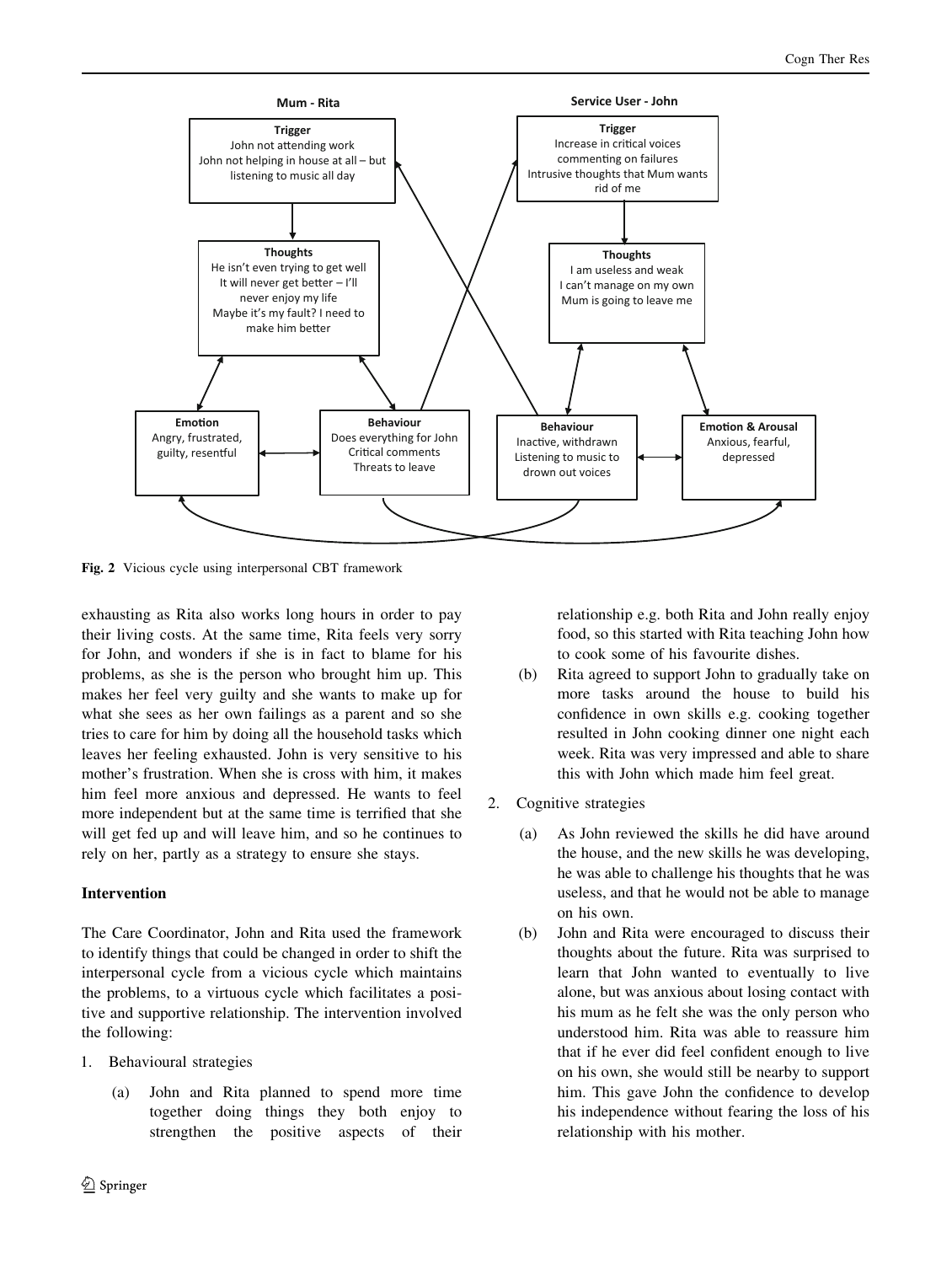(c) The Care Coordinator spent some time individually with Rita to explore her thoughts about being to blame for John's mental health problems. Together they reviewed the evidence available in written literature for the causes of mental health problems, and considered the relevant events in John's life. Rita's causal model of John's problems changed from one in which her parenting played a major role, to one in which she recognised John as having always been a very sensitive person who finds interpersonal criticism particularly upsetting. This was highly exacerbated by the trauma of his first job experience and the stress of this caused John to become depressed and hear voices. This new model meant that Rita felt less to blame, and was also more attuned to how her own interactions with John might impact on his mental wellbeing. Understanding his increased sensitivity to criticism, resulted in her trying to convey any dissatisfaction with John's behaviour in a more constructive way, and being more vocal in sharing her positive feelings towards any progress he was making.

> The resulting virtuous cycle (Figure 3—online resource) was developed with Rita and John and used to continue to guide progress.

#### Extending the Framework to Work with Three People

The case example of John and Rita describes how the interpersonal CBT framework can be used to inform interventions with a parent and child dyad. We chose this scenario as it's possibly the most common presentation in mental health services. However, the framework can also be used when working with more than two relatives. Below we extend the formulation for John and Rita, to include the role that Johns' stepdad Ron plays.

Ron would like to see John take more responsibility for his life and rely less on Rita, because he worries about how exhausted Rita seems a lot of the time. He sometimes tries to have a word with John about this, but this makes John feel more criticised and also worried that Ron is trying to persuade Rita to move in with him, which would leave John on his own. This fear is reinforced by Ron's attempts to take Rita away on holidays. Ron also tries to talk to Rita about how she parents John as he thinks she is too soft with him. This reinforces Rita's belief that John's problems have occurred as a result of her parenting throughout his life.

This formulation highlights the need to involve Ron in the intervention otherwise his behaviour could undermine the changes John and Rita are trying to make. However, Ron works fulltime and Rita felt it would be too much to ask him to get involved in the therapy sessions with John's Care Coordinator on a regular basis. They agreed to invite Ron to two key sessions. In the first, they shared the formulation in Fig. [2](#page-11-0) with Ron and elicited his views on what was happening. This resulted in additions being made to the formulation to account for Ron's thoughts, feelings and behaviours and the influence these have on Rita and John (see Figure 4—online resource). Once Rita and John had agreed a plan to move forward, they decided to invite Ron to a further session in which they shared their plan with him. Ron was then able to understand the importance of Rita and John spending more positive time together and of Rita helping John to learn new skills around the house. He was also able to understand John's increased sensitivity to criticism and agreed to follow Rita's example in trying to notice small gains in John's attempts to become more independent and focussed on making lots of positive comments to support these improvements. Ron had not understood John's fears of losing contact with his mother and was able to reassure John that this was not his intention.

The Interpersonal CBT Framework can in theory be adapted to work with a range of different interpersonal structures. However, whilst it is possible to imagine how the framework can be used to understand the interactions between more than three people, it becomes increasingly more difficult to represent in 2D paper format.

The framework can be used to work with a variety of relationships (friends, partners, siblings, children), and to facilitate interventions at a range of different levels depending on need including: a supported self-management approach providing information and support for the relatives (e.g. Lobban et al. [2013a](#page-16-0)); involving relatives in a joint CBT focussed intervention to facilitate development of a shared working model and support implementation of specific cognitive and behavioural strategies; structured family focussed therapy (e.g. Barrowclough and Tarrier [1992](#page-14-0); Kuipers et al. [2002\)](#page-15-0). Unfortunately, due to constraints of space we cannot provide detailed case examples of each of these scenarios.

### Conclusion

The Interpersonal CBT Framework offers a theoretical basis on which a wide range of interventions, targeting key specific elements, can be developed, and which makes specific testable predictions about outcomes. It builds on the individual CBT framework which is already familiar to many clinicians working in mental health services, and therefore is more likely to be adopted without the barrier of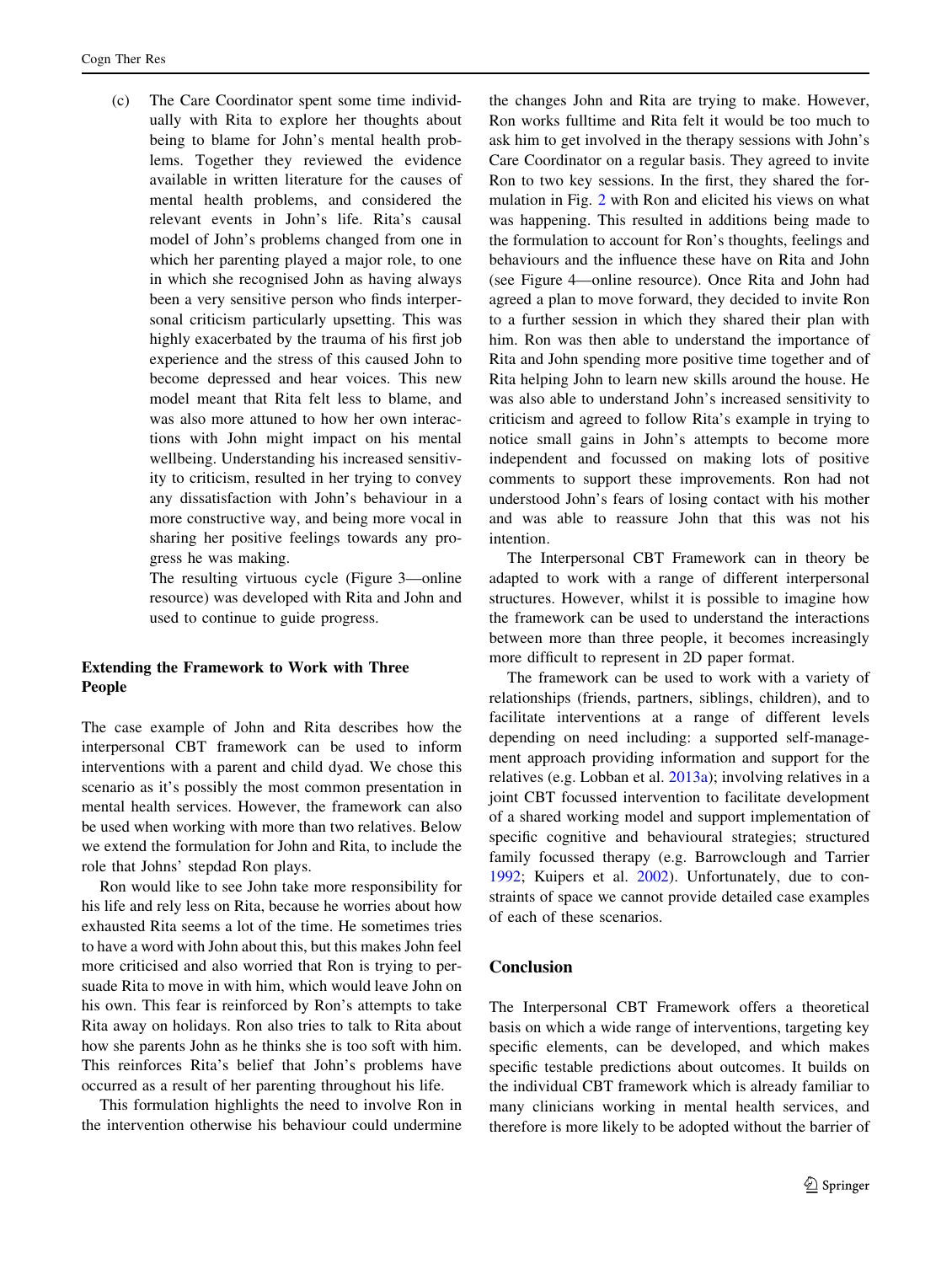<span id="page-13-0"></span>extensive and expensive additional training. The framework highlights the importance of the interpersonal environment in the process of recovery, but does not suggest that psychosis is caused by the behaviour of relatives, or that relatives' responses to psychosis are pathological. In fact, the framework presents interpersonal responses to psychosis as entirely predictable responses to an often very challenging experience. We anticipate that the framework will facilitate increased engagement of relatives in routine clinical services where this is appropriate.

There are limitations to the clinical applicability of the framework. Firstly, as it explicitly builds on existing CBT knowledge and skills, it is of limited use to clinicians who have not had this training. However, given that individual CBT models have been developed for most common mental health problems and extensive national and international infrastructures exist to support training, it is likely that the majority of mental health clinicians have at least a basic understanding of the CBT model.

Secondly, we acknowledge that in some circumstances involving relatives this may not be appropriate, for example in cases of deliberate ongoing or potential abuse within the relationship. In our experience, this is rare among relatives seeking support in routine clinical services.

Thirdly, according to prominent implementation theories, important factors influencing the likelihood of a new clinical intervention being taken up successfully within existing services are not in place. For example, the Promoting Action on Research Implementation in Health Services framework (PARIHS) proposes that successful implementation (SI) is a function of the nature of the evidence available  $(E)$ , the context  $(C)$  in which the evidence is being introduced, and the way the process is facilitated (F), where  $SI = f(E, C, F)$  (Kitson et al. [2008](#page-15-0); Rycroft-Malone et al. [2002\)](#page-16-0). In its favour, the Interpersonal CBT framework has been developed specifically to build on existing frameworks familiar to clinicians, and is flexible in being able to guide interventions across a range of levels of intervention, and in this sense is complimentary to the existing context (C) in which it is being implemented. However, the evidence base (E) and facilitation process (F) are more limited. Although there is extensive evidence to support the structure of the framework (outlined above), the effectiveness of interventions based on this framework have not been formally tested. We have used the framework to guide our own clinical interventions in routine clinical practice and have shared the framework with other clinicians in workshops at national and international conferences: extensive positive feedback from which has inspired us to write this paper. We hope that existing infrastructures to support training and supervision for CBT can be elaborated to incorporate the interpersonal CBT framework with the aim of enhancing the confidence and

skills of clinicians in working with relatives as a natural progression of their current CBT practice.

Acknowledgments We would like to thank Professor Steve Jones and Dr. Heather Robinson, University of Lancaster for their insightful comments on an early draft of this paper.

Funding No additional grant funding was required. Salaries for authors were provided by host institutions.

#### Compliance with Ethical Standards

Conflict of Interest Fiona Lobban and Christine Barrowclough declared that they have no conflict of interest.

Disclosures Funding for the time taken to complete this work comes through direct salary payment at the University of Manchester (Christine Barrowclough) and Lancaster University (Fiona Lobban). No other funding sources are involved. There are no participants, no ethical approval was required, and no animals have been used.

Informed Consent All procedures followed were in accordance with the ethical standards of the responsible committee on human experimentation (national and institutional). Informed consent was obtained from all individual subjects participating in the study.

Animal Rights No animal studies were carried out by the authors for this article.

Open Access This article is distributed under the terms of the Creative Commons Attribution 4.0 International License ([http://crea](http://creativecommons.org/licenses/by/4.0/) [tivecommons.org/licenses/by/4.0/\)](http://creativecommons.org/licenses/by/4.0/), which permits unrestricted use, distribution, and reproduction in any medium, provided you give appropriate credit to the original author(s) and the source, provide a link to the Creative Commons license, and indicate if changes were made.

#### References

- Addington, J., McCleery, A., & Addington, D. (2005). Three-year outcome of family work in an early psychosis program. Schizophrenia Research, 79(1), 107–116.
- Allen, J., Burbach, F., & Reibstein, J. (2013). 'A different world' individuals' experience of an integrated family intervention for psychosis and its contribution to recovery. Psychology and Psychotherapy, 86(2), 212–228. doi:[10.1111/j.2044-8341.2011.](http://dx.doi.org/10.1111/j.2044-8341.2011.02057.x) [02057.x.](http://dx.doi.org/10.1111/j.2044-8341.2011.02057.x)
- Andrew, A., Knapp, M., McCrone, P., Parsonage, M., & Trachtenberg, M. (2012). Effective interventions in schizophrenia: The economic case. Personal social services research unit. London, UK: London School of Economics and Political Science. [http://](http://eprints.lse.ac.uk/47406) [eprints.lse.ac.uk/47406.](http://eprints.lse.ac.uk/47406)
- Barnard, P. J., & Teasdale, J. D. (1991). Interacting cognitive subsystems: A systemic approach to cognitive–affective interaction and change. Cognition and Emotion,  $5(1)$ ,  $1-39$ . doi: $10$ . [1080/02699939108411021](http://dx.doi.org/10.1080/02699939108411021).
- Barrowclough, C., Gooding, P., Hartley, S., Lee, G., & Lobban, F. (2014). Factors associated with distress in relatives experiencing recent onset psychosis in a family member. Journal of Nervous and Mental Disease, 202(1), 40–46.
- Barrowclough, C., & Hooley, J. M. (2003). Attributions and expressed emotion: A review. Clinical Psychology Review, 23(6), 849–880.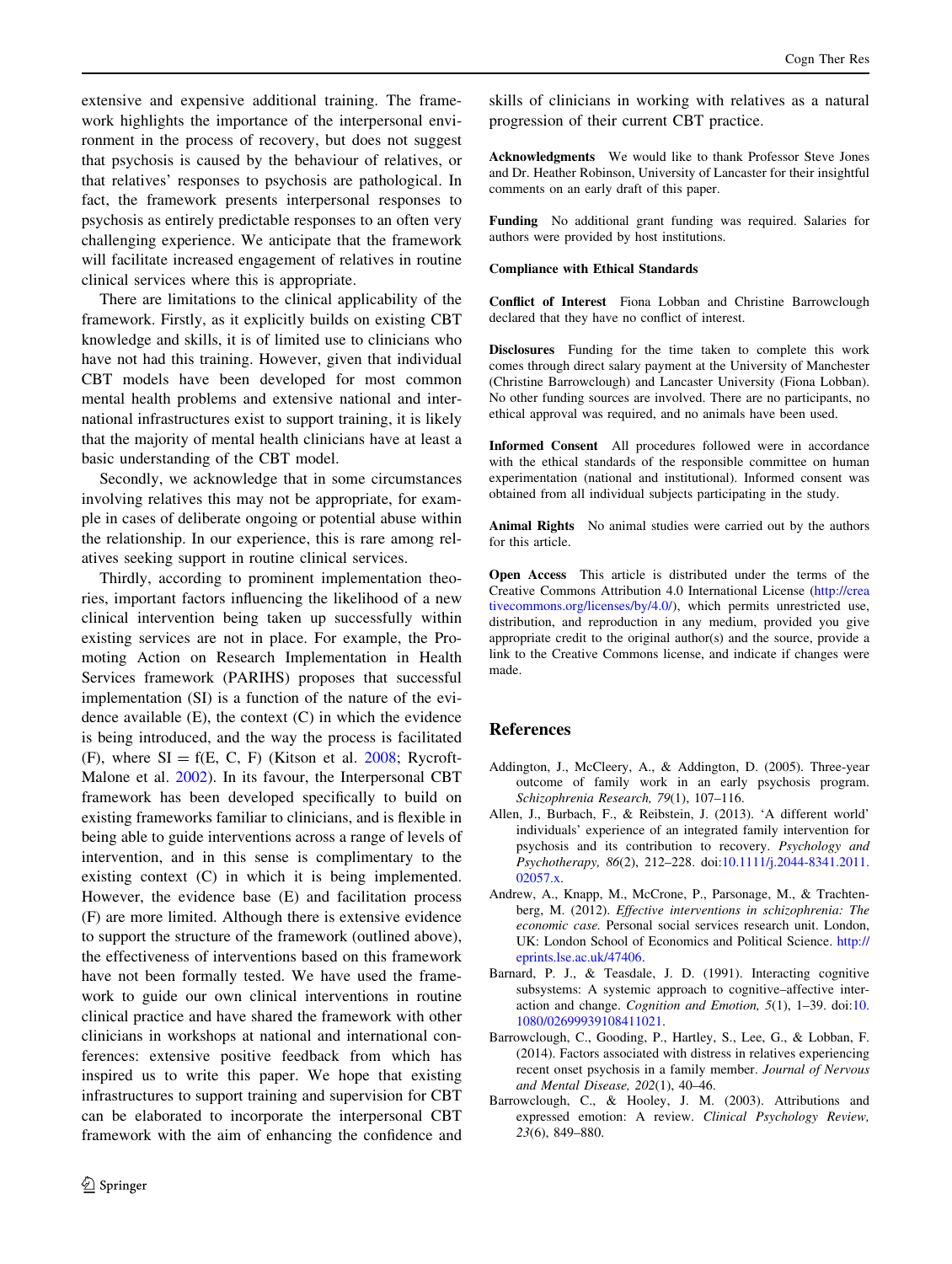- <span id="page-14-0"></span>Barrowclough, C., Johnston, M., & Tarrier, N. (1995). Attributions, expressed emotion, and patient relapse: An attributional model of relatives' response to schizophrenic illness. Behavior Therapy, 25(1), 67–88.
- Barrowclough, C., Lobban, F., Hatton, C., & Quinn, J. (2001). An investigation of models of illness in carers of schizophrenia patients using the Illness Perception Questionnaire. British Journal of Clinical Psychology, 40(4), 371–385. doi[:10.1348/](http://dx.doi.org/10.1348/014466501163869) [014466501163869.](http://dx.doi.org/10.1348/014466501163869)
- Barrowclough, C., & Tarrier, N. (1992). Families of schizophrenic patients: Cognitive behavioural intervention. London: Chapman and Hall.
- Barrowclough, C., Tarrier, N., Humphreys, L., Ward, J., Gregg, L., & Andrews, B. (2003). Self-esteem in schizophrenia: Relationships between self-evaluation, family attitudes, and symptomatology. Journal of Abnormal Psychology, 112(1), 92.
- Barrowclough, C., Tarrier, N., & Johnston, M. (1996). Distress, expressed emotion, and attributions in relatives of schizophrenia patients. Schizophrenia Bulletin, 22(4), 691–702.
- Barrowclough, C., Ward, J., Wearden, A., & Gregg, L. (2005). Expressed emotion and attributions in relatives of schizophrenia patients with and without substance misuse. Social Psychiatry and Psychiatric Epidemiology, 40(11), 884–891.
- Beck, A. T. (1979). Cognitive therapy and the emotional disorders. New York, USA: Penguin.
- Bentall, R. P., Corcoran, R., Howard, R., Blackwood, N., & Kinderman, P. (2001). Persecutory delusions: A review and theoretical integration. Clinical Psychology Review, 21(8), 1143–1192.
- Bertrando, P., Beltz, J., Bressi, C., Clerici, M., Farma, T., Invernizzi, G., & Cazzullo, C. (1992). Expressed emotion and schizophrenia in Italy. A study of an urban population. The British Journal of Psychiatry, 161(2), 223–229.
- Boye, B., Bentsen, H., Ulstein, I., Notland, T. H., Lersbryggen, A., Lingjaerde, O., & Malt, U. F. (2001). Relatives' distress and patients' symptoms and behaviours: A prospective study of patients with schizophrenia and their relatives. Acta Psychiatrica Scandinavica, 104(1), 42–50. doi:[10.1034/j.1600-0447.2001.](http://dx.doi.org/10.1034/j.1600-0447.2001.00190.x) [00190.x.](http://dx.doi.org/10.1034/j.1600-0447.2001.00190.x)
- Brewin, C. R., MacCarthy, B., Duda, K., & Vaughn, C. E. (1991). Attribution and expressed emotion in the relatives of patients with schizophrenia. Journal of Abnormal Psychology, 100(4), 546–554. doi:[10.1037/0021-843x.100.4.546](http://dx.doi.org/10.1037/0021-843x.100.4.546).
- Brown, G. W., & Birley, J. (1968). Crises and life changes and the onset of schizophrenia. Journal of Health and Social Behavior, 9(3), 203.
- Brown, G. W., Birley, J. L. T., & Wing, J. K. (1972). Influences of family life on the course of schizophrenic disorders: A replication. British Journal of Psychiatry, 121, 241–248.
- Brown, G. W., & Rutter, M. (1966). The measurement of family activities and relationships: A methodological study. Human Relations, 19(3), 241–263.
- Burbach, F. (2012). Family interventions: Fundamental considerations when developing routine and formal family interventions services. In X. Anastassiou-Hadjicharalambous (Ed.), Psychosis: Causes, diagnosis and treatment (pp. 207–228). Hauppauge, New York: Nova Science Publishers Inc.
- Burbach, F. (2013). Towards a systemic understanding of family emotional atmosphere and outcome after psychosis. In A. I. Gumley, A. Taylor, & M. Schwannauer (Eds.), Psychosis and emotion: The role of emotions in understanding psychosis, therapy and recovery (pp. 116–136). London: Routledge.
- Butzlaff, R. L., & Hooley, J. M. (1998). Expressed emotion and psychiatric relapse: A meta-analysis. Archives of General Psychiatry, 55(6), 547–552.
- Cantor-Graae, E., & Selten, J.-P. (2005). Schizophrenia and migration: A meta-analysis and review. American Journal of Psychiatry, 162(1), 12–24.
- Collip, D., Oorschot, M., Thewissen, V., Van Os, J., Bentall, R., & Myin-Germeys, I. (2011). Social world interactions: How company connects to paranoia. Psychological Medicine, 41(5), 911–921.
- Cutting, L. P., Aakre, J. M., & Docherty, N. M. (2006). Schizophrenic patients' perceptions of stress, expressed emotion, and sensitivity to criticism. Schizophrenia Bulletin, 32(4), 743–750.
- Dausch, B. M., Cohen, A. N., Glynn, S., McCutcheon, S., Perlick, D. A., Rotondi, A., et al. (2012). An intervention framework for family involvement in the care of persons with psychiatric illness: Further guidance from family forum II. American Journal of Psychiatric Rehabilitation, 15(1), 5-25. doi:[10.](http://dx.doi.org/10.1080/15487768.2012.655223) [1080/15487768.2012.655223.](http://dx.doi.org/10.1080/15487768.2012.655223)
- Department of Health and Human Services. (2003). New Freedom Commission on mental health: Achieving the promise: Transforming mental health care in America. Final report. Rockville, MD. [http://www.mentalhealthcommission.gov/reports/interim\\_](http://www.mentalhealthcommission.gov/reports/interim_report.htm#p75_10348) [report.htm#p75\\_10348](http://www.mentalhealthcommission.gov/reports/interim_report.htm#p75_10348).
- Dixon, L., Glynn, S., Cohen, A., Drapalski, A., Medoff, D., Fang, L., et al. (2014). Outcomes of a brief program, REORDER, to promote consumer recovery and family involvement in care. Psychiatric Services, 65(1), 116–120.
- Drake, R. E., Bond, G. R., & Essock, S. M. (2009). Implementing evidence-based practices for people with schizophrenia. Schizophrenia Bulletin, 35(4), 704–713. doi:[10.1093/schbul/](http://dx.doi.org/10.1093/schbul/sbp041) [sbp041.](http://dx.doi.org/10.1093/schbul/sbp041)
- Dunn, J. R., & Schweitzer, M. E. (2005). Feeling and believing: The influence of emotion on trust. Journal of Personality and Social Psychology, 88(5), 736.
- Eder, A. B., Hommel, B., & Houwer, J. D. (2007). How distinctive is affective processing? On the implications of using cognitive paradigms to study affect and emotion. Cognition and Emotion, 21(6), 1137–1154.
- Fadden, G. (2006). Training and disseminating family interventions for schizophrenia: Developing family intervention skills with multi-disciplinary groups. Journal of Family Therapy, 28(1), 23–38.
- Fadden, G., & Heelis, R. (2011). The meriden family programme: Lessons learned over 10 years. Journal of Mental Health, 20(1), 79–88.
- Farhall, J., & Thomas, N. (2013). Cognitive and behavioural therapies for psychosis. Australian and New Zealand Journal of Psychiatry, 47(6), 508–511. doi:[10.1177/0004867413483370.](http://dx.doi.org/10.1177/0004867413483370)
- Fortune, D. G., Smith, J. V., & Garvey, K. (2005). Perceptions of psychosis, coping, appraisals, and psychological distress in the relatives of patients with schizophrenia: An exploration using self-regulation theory. British Journal of Clinical Psychology, 44, 319–331. doi[:10.1348/014466505x29198.](http://dx.doi.org/10.1348/014466505x29198)
- Fredrickson, B. L. (1998). What good are positive emotions? Review of General Psychology, 2(3), 300.
- Fredrickson, B. L. (2001). The role of positive emotions in positive psychology: The broaden-and-build theory of positive emotions. American Psychologist, 56(3), 218.
- Fredrickson, B. L. (2003). The value of positive emotions. American Scientist, 91(4), 330–335.
- Fredrickson, B. L., & Branigan, C. (2005). Positive emotions broaden the scope of attention and thought-action repertoires. Cognition and Emotion, 19(3), 313–332.
- Freeman, D., Garety, P. A., Bebbington, P., Slater, M., Kuipers, E., Fowler, D., et al. (2005). The psychology of persecutory ideation II: A virtual reality experimental study. The Journal of Nervous and Mental Disease, 193(5), 309–315.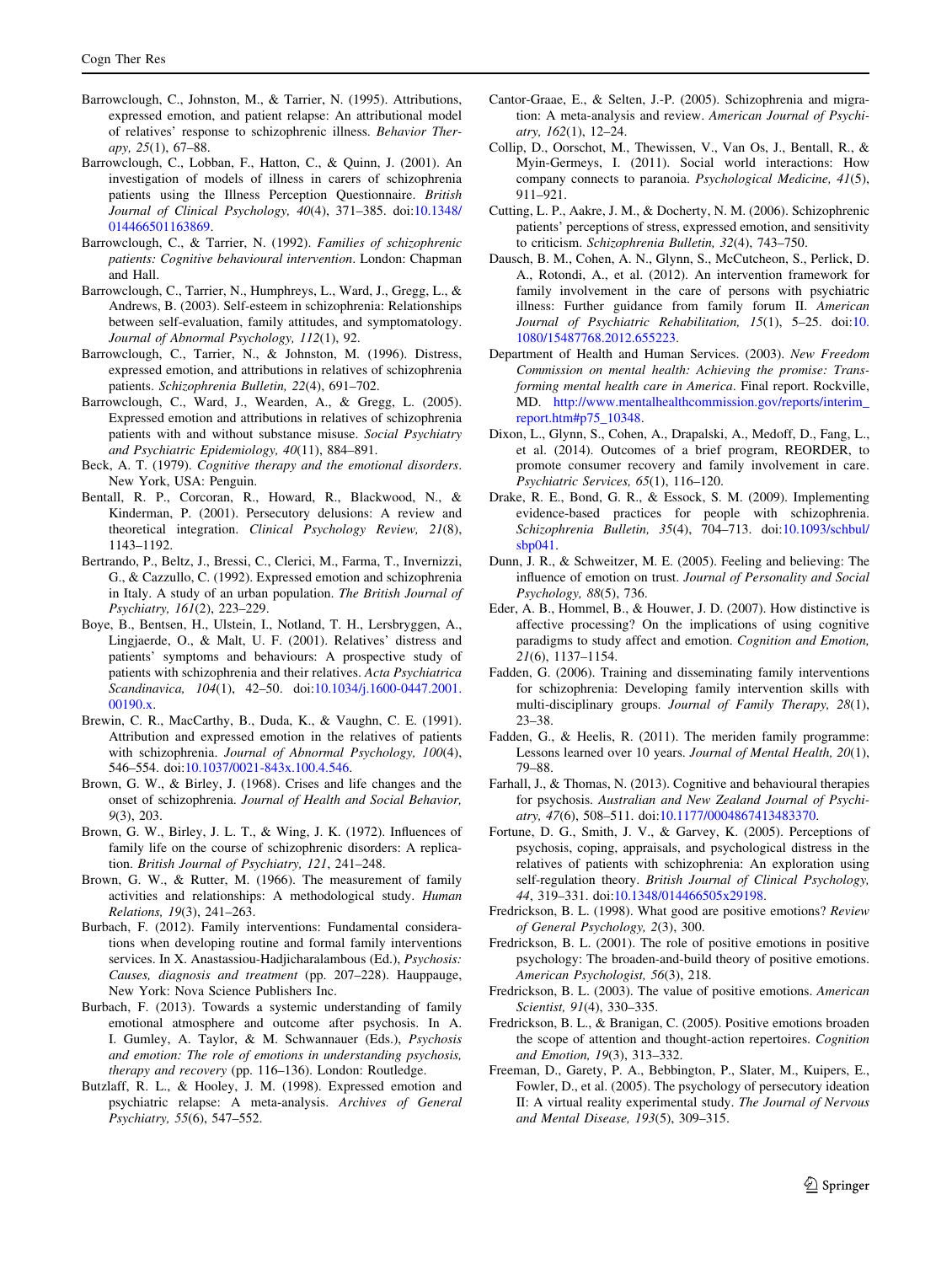- <span id="page-15-0"></span>Freeman, D., Garety, P. A., Kuipers, E., Fowler, D., & Bebbington, P. E. (2002). A cognitive model of persecutory delusions. British Journal of Clinical Psychology, 41(4), 331–347.
- Freeman, D., Slater, M., Bebbington, P. E., Garety, P. A., Kuipers, E., Fowler, D., et al. (2003). Can virtual reality be used to investigate persecutory ideation? The Journal of Nervous and Mental Disease, 191(8), 509–514.
- Gaebel, W., Weinmann, S., Sartorius, N., Rutz, W., & McIntyre, J. S. (2005). Schizophrenia practice guidelines: International survey and comparison. The British Journal of Psychiatry, 187(3), 248–255. doi:[10.1192/bjp.187.3.248.](http://dx.doi.org/10.1192/bjp.187.3.248)
- Garety, P. A., Fowler, D., Freeman, D., Bebbington, P., Dunn, G., & Kuipers, E. (2008). Cognitive–behavioural therapy and family intervention for relapse prevention and symptom reduction in psychosis: Randomised controlled trial. The British Journal of Psychiatry, 192(6), 412–423.
- Garety, P. A., Kuipers, E., Fowler, D., Freeman, D., & Bebbington, P. E. (2001). A cognitive model of the positive symptoms of psychosis. Psychological Medicine, 31(2), 189–196.
- Garland, E. L., Fredrickson, B., Kring, A. M., Johnson, D. P., Meyer, P. S., & Penn, D. L. (2010). Upward spirals of positive emotions counter downward spirals of negativity: Insights from the broaden-and-build theory and affective neuroscience on the treatment of emotion dysfunctions and deficits in psychopathology. Clinical Psychology Review, 30(7), 849–864.
- Glynn, S. M., Cohen, A. N., Dixon, L. B., & Niv, N. (2006). The potential impact of the recovery movement on family interventions for schizophrenia: Opportunities and obstacles. Schizophrenia Bulletin, 32(3), 451–463.
- Greenberg, J., Knudsen, K., & Aschbrenner, K. (2006). Special Section: A memorial tribute: Prosocial family processes and the quality of life of persons with schizophrenia. Psychiatric Services, 57(12), 1771–1777.
- Greenley, J. R. (1986). Social control and expressed emotion. The Journal of Nervous and Mental Disease, 174(1), 24–30.
- Grice, S., Kuipers, E., Bebbington, P., Dunn, G., Fowler, D., Freeman, D., & Garety, P. (2009). Carers' attributions about positive events in psychosis relate to expressed emotion. Behaviour Research and Therapy, 47(9), 783–789.
- Gumley, A., White, C. A., & Power, K. (1999). An interacting cognitive subsystems model of relapse and the course of psychosis. Clinical Psychology & Psychotherapy, 6(4), 261–278.
- Haddock, G., Eisner, E., Boone, C., Davies, G., Coogan, C., & Barrowclough, C. (2014). An investigation of the implementation of NICE-recommended CBT interventions for people with schizophrenia. Journal of Mental Health, 23(4), 162–165. doi[:10.3109/09638237.2013.869571.](http://dx.doi.org/10.3109/09638237.2013.869571)
- Hahlweg, K., & Conrad, P. (1985). The interaction coding system (Unpublished manual), Department of Psychology, University of California at Los Angeles.
- Hahlweg, K., Goldstein, M. J., Nuechterlein, K. H., Magaña, A. B., Mintz, J., Doane, J. A., et al. (1989). Expressed emotion and patient-relative interaction in families of recent onset schizophrenics. Journal of Consulting and Clinical Psychology, 57(1), 11.
- Hodges, A., Byrne, M., Grant, E., & Johnstone, E. (1999). People at risk of schizophrenia. Sample characteristics of the first 100 cases in the Edinburgh High-Risk Study. The British Journal of Psychiatry, 174(6), 547–553.
- Holding, J. C., Tarrier, N., Gregg, L., & Barrowclough, C. (2013). Selfesteem and relapse in schizophrenia: A 5-year follow-up study. The Journal of Nervous and Mental Disease, 201(8), 653–658.
- Hooley, J. M. (1986). Expressed emotion and depression: Interactions between patients and high-versus low-expressed-emotion spouses. Journal of Abnormal Psychology, 95(3), 237.
- Hooley, J. M. (2007). Expressed emotion and relapse of psychopathology. Annual Review of Clinical Psychology, 3, 329–352.
- Hooley, J. M., & Campbell, C. (2002). Control and controllability: Beliefs and behaviour in high and low expressed emotion relatives. Psychological Medicine, 32(6), 1091–1099.
- Hooley, J. M., Richters, J., Weintraub, S., & Neale, J. (1987). Psychopathology and marital distress: The positive side of positive symptoms. Journal of Abnormal Psychology, 96(1), 27–33. doi[:10.1037/0021-843x.96.1.27.](http://dx.doi.org/10.1037/0021-843x.96.1.27)
- Hutton, P. (2013). Cognitive-behavioural therapy for schizophrenia: A critical commentary on the Newton-Howes and Wood metaanalysis. Psychology and Psychotherapy: Theory, Research and Practice, 86(2), 139–145.
- Jauhar, S., McKenna, P. J., Radua, J., Fung, E., Salvador, R., & Laws, K. R. (2014). Cognitive-behavioural therapy for the symptoms of schizophrenia: Systematic review and meta-analysis with examination of potential bias. The British Journal of Psychiatry, 204(1), 20–29. doi[:10.1192/bjp.bp.112.116285.](http://dx.doi.org/10.1192/bjp.bp.112.116285)
- Jones, C., Hacker, D., Cormac, I., Meaden, A., & Irving, C. B. (2012). Cognitive behavior therapy versus other psychosocial treatments for schizophrenia. Schizophrenia Bulletin, 38(5), 908–910. doi[:10.1093/schbul/sbs090](http://dx.doi.org/10.1093/schbul/sbs090).
- Kahn, B. E., & Isen, A. M. (1993). The influence of positive affect on variety seeking among safe, enjoyable products. Journal of Consumer Research, 20(2), 257–270.
- Kay, S. R., Fiszbein, A., & Opler, L. A. (1987). The positive and negative syndrome scale (PANSS) for schizophrenia. Schizophrenia Bulletin, 13(2), 261–276.
- Kitson, A. L., Rycroft-Malone, J., Harvey, G., McCormack, B., Seers, K., & Titchen, A. (2008). Evaluating the successful implementation of evidence into practice using the PARiHS framework: Theoretical and practical challenges. Implementation Science, 3(1), 1.
- Kring, A. M. (1999). Emotion in schizophrenia old mystery, new understanding. Current Directions in Psychological Science, 8(5), 160–163.
- Kuipers, E. (2011). Cognitive behavioural therapy and family intervention for psychosis—Evidence-based but unavailable? The next steps. Psychoanalytic Psychotherapy, 25(1), 69–74. doi[:10.1080/02668734.2011.542966.](http://dx.doi.org/10.1080/02668734.2011.542966)
- Kuipers, E., Leff, J., & Lam, D. (2002). Family work for schizophrenia: A practical guide. London: Gaskell Press.
- Kuipers, E., Onwumere, J., & Bebbington, P. (2010). Cognitive model of caregiving in psychosis. British Journal of Psychiatry, 196(4), 259–265. doi:[10.1192/bjp.bp.109.070466.](http://dx.doi.org/10.1192/bjp.bp.109.070466)
- Kuipers, E., Watson, P., Onwumere, J., Bebbington, P., Dunn, G., Weinman, J., et al. (2007). Discrepant illness perceptions, affect and expressed emotion in people with psychosis and their carers. Social Psychiatry and Psychiatric Epidemiology, 42(4), 277–283. doi:[10.1007/s00127-007-0165-4.](http://dx.doi.org/10.1007/s00127-007-0165-4)
- Lee, G., Barrowclough, C., & Lobban, F. (2013). Positive affect in the family environment protects against relapse in first-episode psychosis. Social Psychiatry and Psychiatric Epidemiology, 49, 367–376.
- Leff, J., & Vaughn, C. (1985). Expressed emotion in families. New York, London: The Guilford Press.
- Leventhal, H., Nerenz, D. R., & Steele, D. F. (1984). Illness representations and coping with health threats. In A. Baum & J. Singer (Eds.), A handbook of psychology and health (pp. 219–252). Hillsdale, NJ: Erlbaum.
- Lobban, F. (2012). Formulating with families using a CBT framework. Trondheim: Early Psychosis Conference.
- Lobban, F., & Barrowclough, C. (2007). Workshop: Research to practice—How does recent research inform new developments in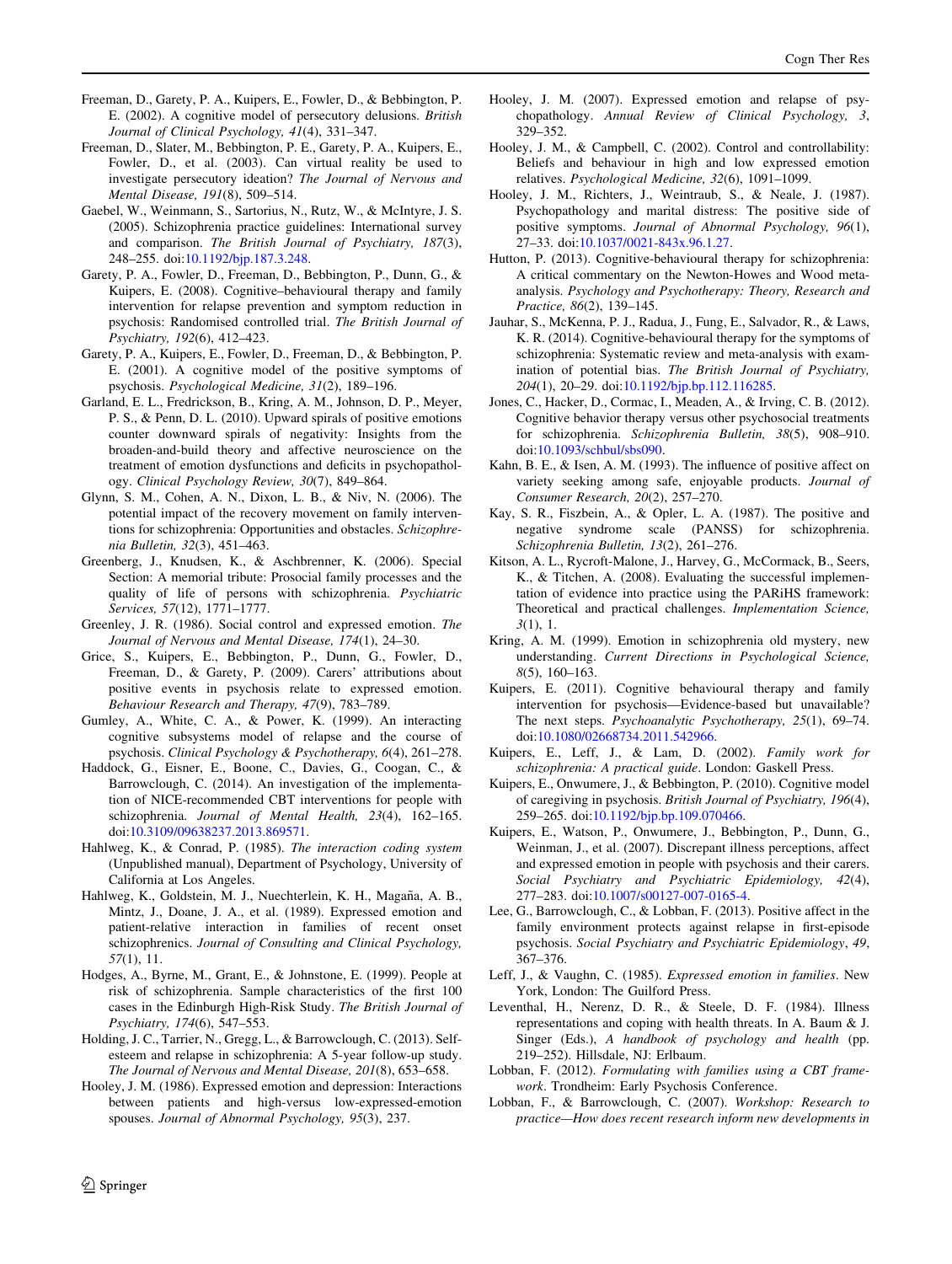<span id="page-16-0"></span>family work?. Strafford-upon-Avon: Meridan Family **Conference** 

- Lobban, F., & Barrowclough, C. (2008–2009). Cognitive models in family interventions for psychosis—3 day workshop. Cumbria: Cumbria NHS Partnership Trust.
- Lobban, F., Barrowclough, C., & Jones, S. (2003). A review of the role of illness models in severe mental illness. Clinical Psychology Review, 23(2), 171–196. doi:[10.1016/S0272-7358\(02\)00230-1](http://dx.doi.org/10.1016/S0272-7358(02)00230-1).
- Lobban, F., Barrowclough, C., & Jones, S. (2006). Does expressed emotion need to be understood within a more systemic framework? Social Psychiatry and Psychiatric Epidemiology, 41(1), 50–55. doi:[10.1007/s00127-005-0993-z.](http://dx.doi.org/10.1007/s00127-005-0993-z)
- Lobban, F., Glentworth, D., Chapman, L., Wainwright, L., Postlethwaite, A., Dunn, G., et al. (2013a). Feasibility of a supported self-management intervention for relatives of people with recentonset psychosis: REACT study. The British Journal of Psychiatry, 203(5), 366–372.
- Lobban, F., Postlethwaite, A., Glentworth, D., Pinfold, V., Wainwright, L., Dunn, G., et al. (2013b). A systematic review of randomised controlled trials of interventions reporting outcomes for relatives of people with psychosis. Clinical Psychology Review, 33(3), 372–382.
- López, S. R., Nelson Hipke, K., Polo, A. J., Jenkins, J. H., Karno, M., Vaughn, C., & Snyder, K. S. (2004). Ethnicity, expressed emotion, attributions, and course of schizophrenia: Family warmth matters. Journal of Abnormal Psychology, 113(3), 428.
- MacMillan, J., Gold, A., & Crow, T. J. (1986). The Northwick Park Study of first episodes of schizophrenia. IV: Expressed emotion and relapse. British Journal of Psychiatry, 148, 133–143.
- Mojtabai, R., Fochtmann, L., Chang, S.-W., Kotov, R., Craig, T. J., & Bromet, E. (2009). Unmet need for mental health care in schizophrenia: An overview of literature and new data from a first-admission study. Schizophrenia Bulletin, 35(4), 679–695. doi[:10.1093/schbul/sbp045](http://dx.doi.org/10.1093/schbul/sbp045).
- Morrison, A. P. (2001). The interpretation of intrusions in psychosis: An integrative cognitive approach to hallucinations and delusions. Behavioural and Cognitive Psychotherapy, 29(03), 257–276.
- Mueser, K. T., Bellack, A. S., Wade, J. H., Sayers, S. L., Tierney, A., & Haas, G. (1993). Expressed emotion, social skill, and response to negative affect in schizophrenia. Journal of Abnormal Psychology, 102(3), 339–351. doi[:10.1037/0021-843x.102.3.](http://dx.doi.org/10.1037/0021-843x.102.3.339) [339.](http://dx.doi.org/10.1037/0021-843x.102.3.339)
- Myin-Germeys, I., Nicolson, N., & Delespaul, P. (2001). The context of delusional experiences in the daily life of patients with schizophrenia. Psychological Medicine, 31(3), 489–498.
- NICE. (2014). Psychosis and schizophrenia in adults (CG178) clinical guidelines. London: National Institute for Health and Clinical Excellence.
- Norman, R. M., Windell, D., Manchanda, R., Harricharan, R., & Northcott, S. (2012). Social support and functional outcomes in an early intervention program. Schizophrenia Research, 140(1), 37–40.
- O'Brien, M. P., Gordon, J. L., Bearden, C. E., Lopez, S. R., Kopelowicz, A., & Cannon, T. D. (2006). Positive family environment predicts improvement in symptoms and social functioning among adolescents at imminent risk for onset of psychosis. Schizophrenia Research, 81(2), 269–275.
- Onwumere, J. (2013). Caregiver's reports of service user violence in psychosis. Paper presented at the European Association of Behavioural and Cognitive Therapies, Marrakech, Morroco.
- Patterson, P., Birchwood, M., & Cochrane, R. (2005). Expressed emotion as an adaptation to loss: Prospective study in firstepisode psychosis. The British Journal of Psychiatry, 187(48), s59–s64. doi:[10.1192/bjp.187.48.s59.](http://dx.doi.org/10.1192/bjp.187.48.s59)
- Pfammatter, M., Junghan, U. M., & Brenner, H. D. (2006). Efficacy of psychological therapy in schizophrenia: Conclusions from meta-analyses. Schizophrenia Bulletin, 32, S64–S80. doi:[10.](http://dx.doi.org/10.1093/schbul/sb1030) [1093/schbul/sb1030](http://dx.doi.org/10.1093/schbul/sb1030).
- Pharoah, F., Mari, J., Rathbone, J., & Wong, W. (2010). Family intervention for schizophrenia. Cochrane Database of Systematic Review. doi:[10.1002/14651858.CD000088.pub2](http://dx.doi.org/10.1002/14651858.CD000088.pub2).
- Power, M. J., & Dalgleish, T. (1999). Two routes to emotion: Some implications of multi-level theories of emotion for therapeutic practice. Behavioural and Cognitive Psychotherapy, 27(02), 129–141.
- Priebe, S., Burns, T., & Craig, T. K. J. (2013). The future of academic psychiatry may be social. The British Journal of Psychiatry, 202(5), 319–320. doi[:10.1192/bjp.bp.112.116905](http://dx.doi.org/10.1192/bjp.bp.112.116905).
- Raghunathan, R., & Trope, Y. (2002). Walking the tightrope between feeling good and being accurate: Mood as a resource in processing persuasive messages. Journal of Personality and Social Psychology, 83(3), 510.
- Resnick, S. G., Rosenheck, R. A., Dixon, L., & Lehman, A. F. (2005). Correlates of family contact with the mental health system: Allocation of a scarce resource. Mental Health Services Research, 7(2), 113–121.
- Rowe, G., Hirsh, J. B., & Anderson, A. K. (2007). Positive affect increases the breadth of attentional selection. Proceedings of the National Academy of Sciences, 104(1), 383–388.
- Rycroft-Malone, J., Kitson, A., Harvey, G., McCormack, B., Seers, K., Titchen, A., & Estabrooks, C. (2002). Ingredients for change: Revisiting a conceptual framework. Quality and Safety in Health Care, 11(2), 174–180.
- Rylands, A. J., McKie, S., Elliott, R., Deakin, J. W., & Tarrier, N. (2011). A functional magnetic resonance imaging paradigm of expressed emotion in schizophrenia. The Journal of Nervous and Mental Disease, 199(1), 25–29.
- Schlosser, D. A., Zinberg, J. L., Loewy, R. L., Casey-Cannon, S., O'Brien, M. P., Bearden, C. E., et al. (2010). Predicting the longitudinal effects of the family environment on prodromal symptoms and functioning in patients at-risk for psychosis. Schizophrenia Research, 118(1), 69–75.
- Simoneau, T. L., Miklowitz, D. J., & Saleem, R. (1998). Expressed emotion and interactional patterns in the families of bipolar patients. Journal of Abnormal Psychology, 107(3), 497.
- Singh, S. P., Harley, K., & Suhail, K. (2013). Cultural specificity of emotional overinvolvement: A systematic review. Schizophrenia Bulletin, 39(2), 449–463.
- Steel, C., Fowler, D., & Holmes, E. A. (2005). Trauma-related intrusions and psychosis: An information processing account. Behavioural and Cognitive Psychotherapy, 33(02), 139–152.
- Tarrier, N. (2010). Broad minded affective coping (BMAC): A "positive" CBT approach to facilitating positive emotions. International Journal of Cognitive Therapy, 3(1), 64–76.
- Tarrier, N., & Turpin, G. (1992). Psychosocial factors, arousal and schizophrenic relapse. British Journal of Psychiatry, 161, 3–11.
- The Schizophrenia Commission. (2012). The abandoned illness: A report by the Schizophrenia Commission. London: Rethink Mental Illness. [http://www.schizophreniacommission.org.uk/the](http://www.schizophreniacommission.org.uk/the-report/)[report/.](http://www.schizophreniacommission.org.uk/the-report/)
- Treanor, L., Lobban, F., & Barrowclough, C. (2013). Relatives' responses to psychosis: An exploratory investigation of low expressed emotion relatives. Psychology and Psychotherapy: Theory, Research and Practice, 86(2), 197–211. doi:[10.1111/j.](http://dx.doi.org/10.1111/j.2044-8341.2011.02055.x) [2044-8341.2011.02055.x.](http://dx.doi.org/10.1111/j.2044-8341.2011.02055.x)
- Van Os, J., Dreissen, G., Gunther, N., & Delespaul, P. (2000). Neighbourhood variation in incidence of schizophrenia evidence for person–environment interaction. The British Journal of Psychiatry, 176(3), 243–248.